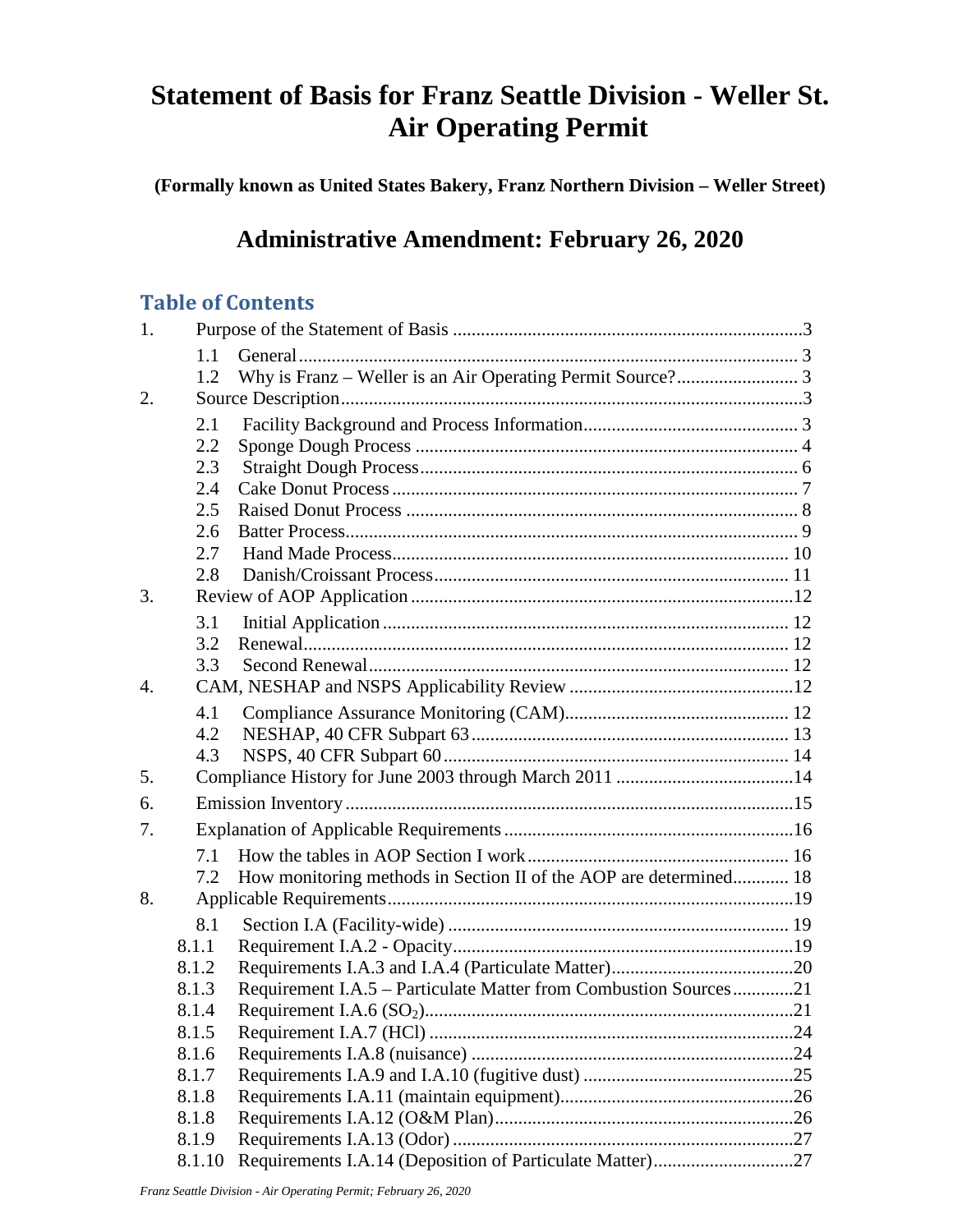|     | 8.2   |  |
|-----|-------|--|
|     | 8.2.1 |  |
|     | 8.2.2 |  |
|     |       |  |
|     |       |  |
|     | 83    |  |
| 9.  |       |  |
| 10. |       |  |
| 11. |       |  |
| 12. |       |  |
| 13. |       |  |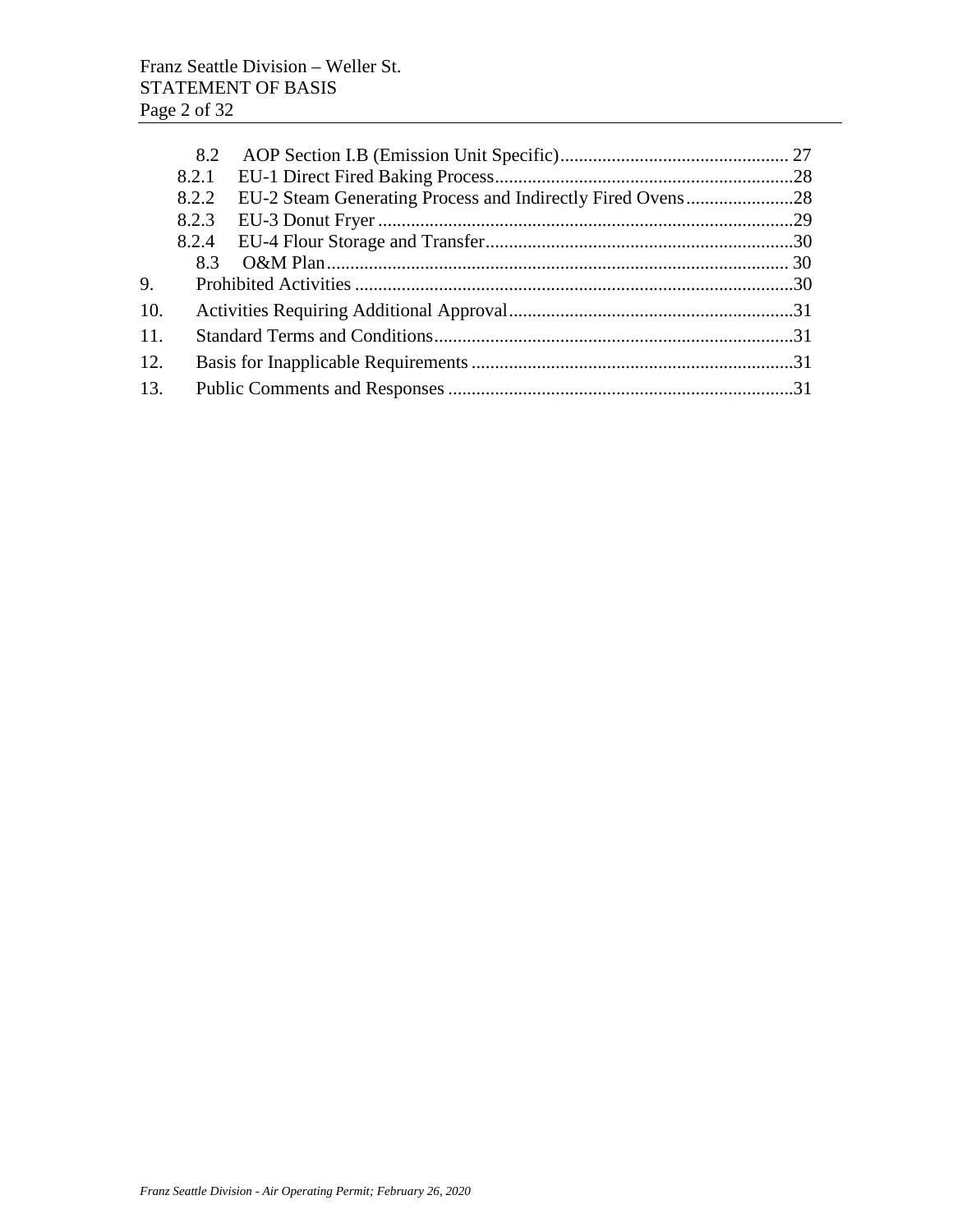## <span id="page-2-1"></span><span id="page-2-0"></span>**1. Purpose of the Statement of Basis**

### *1.1 General*

This statement of basis document summarizes the legal and factual bases for the draft permit conditions in Franz Seattle Division - Weller St. Air Operating Permit to be issued under the authority of the Washington Clean Air Act, Chapter 70.94 Revised Code of Washington, Chapter 173-401 of the Washington Administrative Code, and Puget Sound Clean Air Agency Regulation I, Article 7. Unlike the permit, this document is not legally enforceable. It includes references to the applicable statutory or regulatory provisions that relate to Franz Seattle Division - Weller St. emissions to the atmosphere. In addition, this statement of basis provides a description of Franz Seattle Division - Weller St. activities, including a compliance history.

## *1.2 Why is Franz – Weller is an Air Operating Permit Source?*

<span id="page-2-2"></span>Franz - Weller qualifies as a major source of air pollution, and was required to obtain an Air Operating Permit because it has the potential to emit more than 100 tons per year of volatile organic compounds (VOCs). The main VOC emitted from bread baking is ethanol, which is formed in the dough through the leavening process, and vaporizes in the bakery oven.

## <span id="page-2-4"></span><span id="page-2-3"></span>**2. Source Description**

#### *2.1 Facility Background and Process Information*

Franz Seattle Division - Weller Street (referred to as "Franz – Weller" throughout this document) operates a facility that bakes different types of breads, English muffins, buns, bagels, donuts, muffins, Danish, croissants and other bakery products in Seattle, Washington.

Franz - Weller is not subject to any facility-specific emission limits or operating restrictions. The facility can potentially operate 24 hours per day, 365 days per year. Currently, however, the plant is operating 1 to 3 shifts per day, depending on the product, roughly 144 hours per week, 52 weeks per year. The facility Standard Industrial Classification Code is 2051.

The following seven processes (described in detail in Sections 2.3 through 2.9 of this Statement of Basis) are used to manufacture bakery products at Franz - Weller:

- 1. Sponge Dough Process
- 2. Straight Dough Process
- 3. Cake Donut Process
- 4. Raised Donut Process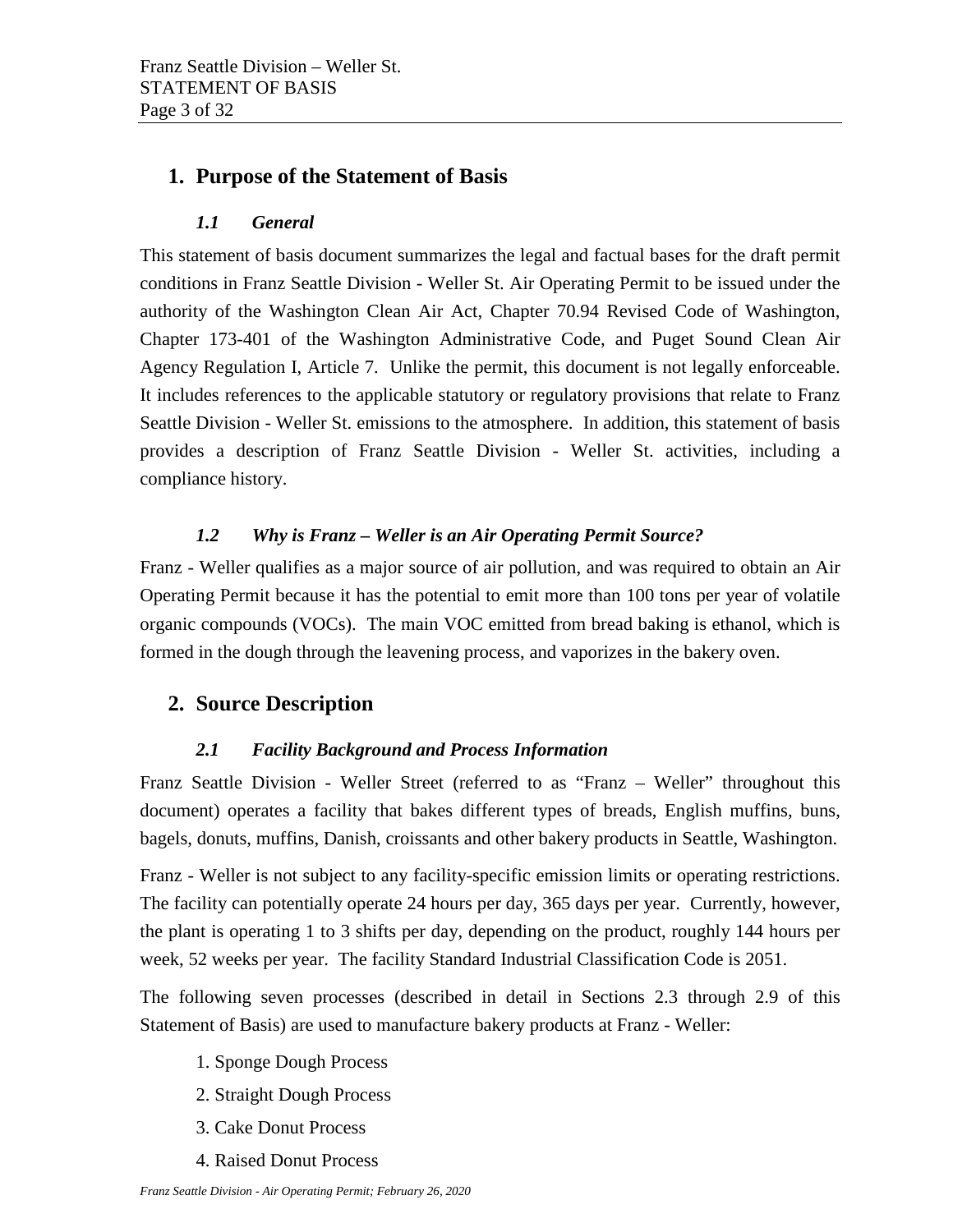- 5. Batter Process
- 6. Hand Made Process
- 7. Danish / Croissant Process.

#### *2.2 Sponge Dough Process*

<span id="page-3-0"></span>In the first mixing stage generally 60-100% of the total flour, minor ingredients and water are brought together with sufficient mixing to yield a stiff homogeneous mass. Bakers refer to this stage as the sponge. After being subjected to fermentation the sponge is brought back to the mixer where the remaining ingredients are added and the second mixing is applied. At this point, the dough is mixed so as to uniformly disperse the ingredients.

The second fermentation of the dough is referred to as floor time. After being mixed, the dough is allowed to relax or be mechanically developed before dividing can occur. The Degasser/Developer is used to provide consistent dough density and therefore obtain a consistent scaling weight. Dough division then occurs and a large mass of dough is divided into smaller pieces of predetermined weight. The dough pieces are then rounded into uniform balls and transferred to the Intermediate Proofer.

Intermediate proofing is designed to give the divided and rounded dough pieces time to recover from the punishment or tightening effect of the dividing and rounding. Molding occurs after intermediate proofing. The dough pieces are run through a set of sheeting rollers, shaped to size and deposited on a peel board or into a pan.

Final proofing will then allow the dough piece to leaven to a desired volume. The proofed product is loaded into the oven and baked to a certain desired color by regulating the time and temperature. The baked product is de-panned and is transferred onto a cooling conveyor or cooling rack where it is allowed to cool. The cooled product is sliced and/or bagged and then staged for distribution.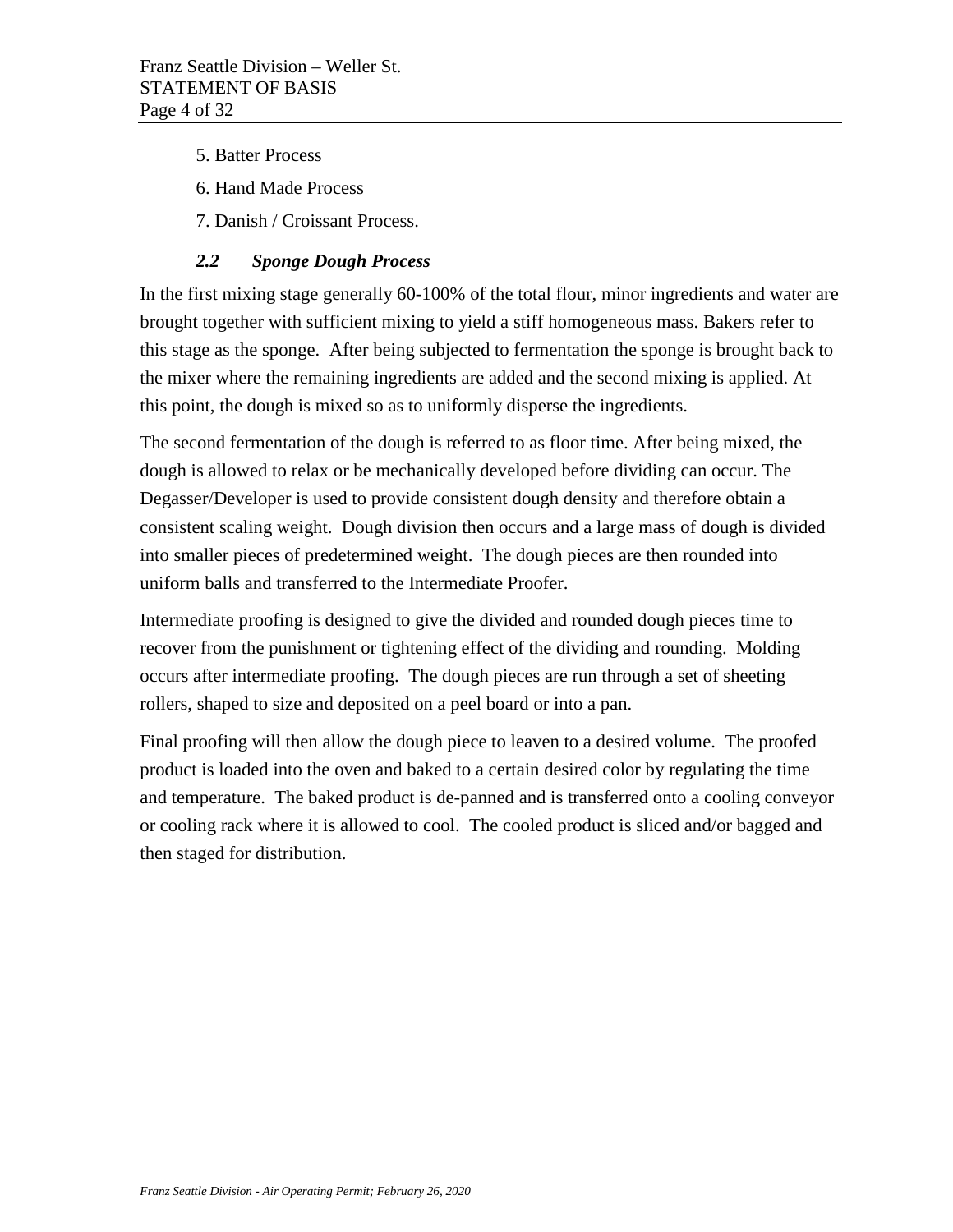### **TABLE 2: FLOW DIAGRAM SPONGE DOUGH PROCESS**

#### **START**

|                          |            | <b>FLOUR SILOS</b>          |
|--------------------------|------------|-----------------------------|
|                          |            |                             |
|                          |            | USE BINS(FLOUR)             |
| <b>WATER</b>             |            |                             |
| <b>CREAM YEAST</b>       |            | <b>MIXER</b>                |
| <b>MINOR INGREDIENTS</b> |            |                             |
|                          |            | <b>FERMENTATION ROOM</b>    |
| <b>WATER</b>             |            |                             |
| <b>CREAM YEAST</b>       |            | <b>MIXER</b>                |
| <b>MINOR INGREDIENTS</b> |            |                             |
|                          |            | <b>PUMP OR HOIST</b>        |
|                          |            |                             |
|                          |            | <b>DIVIDER</b>              |
|                          |            |                             |
|                          |            | <b>ROUNDER</b>              |
|                          |            |                             |
|                          |            | <b>INTERMEDIATE PROOFER</b> |
|                          |            |                             |
|                          |            | <b>MOULDER-PANNER</b>       |
|                          |            |                             |
|                          |            | <b>FINAL PROOFER</b>        |
|                          |            |                             |
|                          |            | <b>OVEN</b>                 |
|                          |            |                             |
|                          |            | <b>COOLING</b>              |
|                          |            |                             |
|                          |            | <b>PACKAGING</b>            |
|                          | <b>END</b> |                             |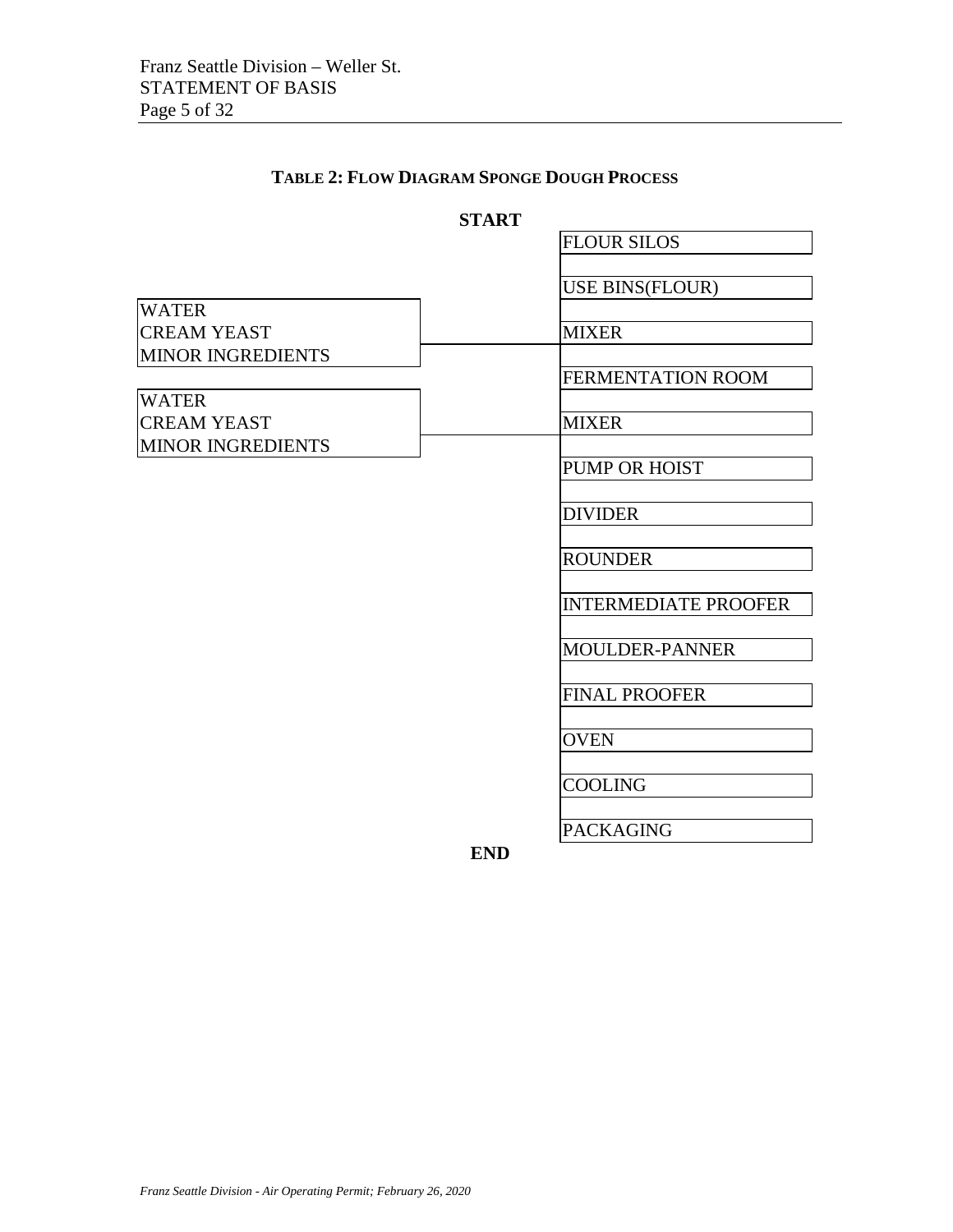#### *2.3 Straight Dough Process*

<span id="page-5-0"></span>The straight dough process is a single step mixing process where all the ingredients needed for the dough are placed into a mixer at one time. After mixing, the process is similar to the Sponging Dough Process, except for English muffins and bagels.

For English muffins, the dough piece goes directly to the final proofer after the divider/rounder. The proofed English muffins are loaded into the griddle, cooled, bagged and then staged for distribution.

For bagels, the dough from the divider/former may or may not go through the intermediate proofer.

|                                                                | <b>START</b>   |                             |
|----------------------------------------------------------------|----------------|-----------------------------|
|                                                                |                | <b>FLOUR SILOS</b>          |
|                                                                |                | <b>USE BINS(FLOUR)</b>      |
| <b>WATER</b><br><b>CREAM YEAST</b><br><b>MINOR INGREDIENTS</b> |                | <b>MIXER</b>                |
|                                                                |                | PUMP OR HOIST               |
|                                                                |                | <b>DIVIDER</b>              |
|                                                                |                | <b>ROUNDER</b>              |
|                                                                |                | <b>INTERMEDIATE PROOFER</b> |
|                                                                |                | MOULDER-PANNER              |
|                                                                |                | <b>FINAL PROOFER</b>        |
|                                                                |                | <b>OVEN</b>                 |
|                                                                |                | <b>COOLING</b>              |
|                                                                | <b>THE TEN</b> | <b>PACKAGING</b>            |

## **TABLE 3: FLOW DIAGRAM STRAIGHT DOUGH PROCESS**

**END**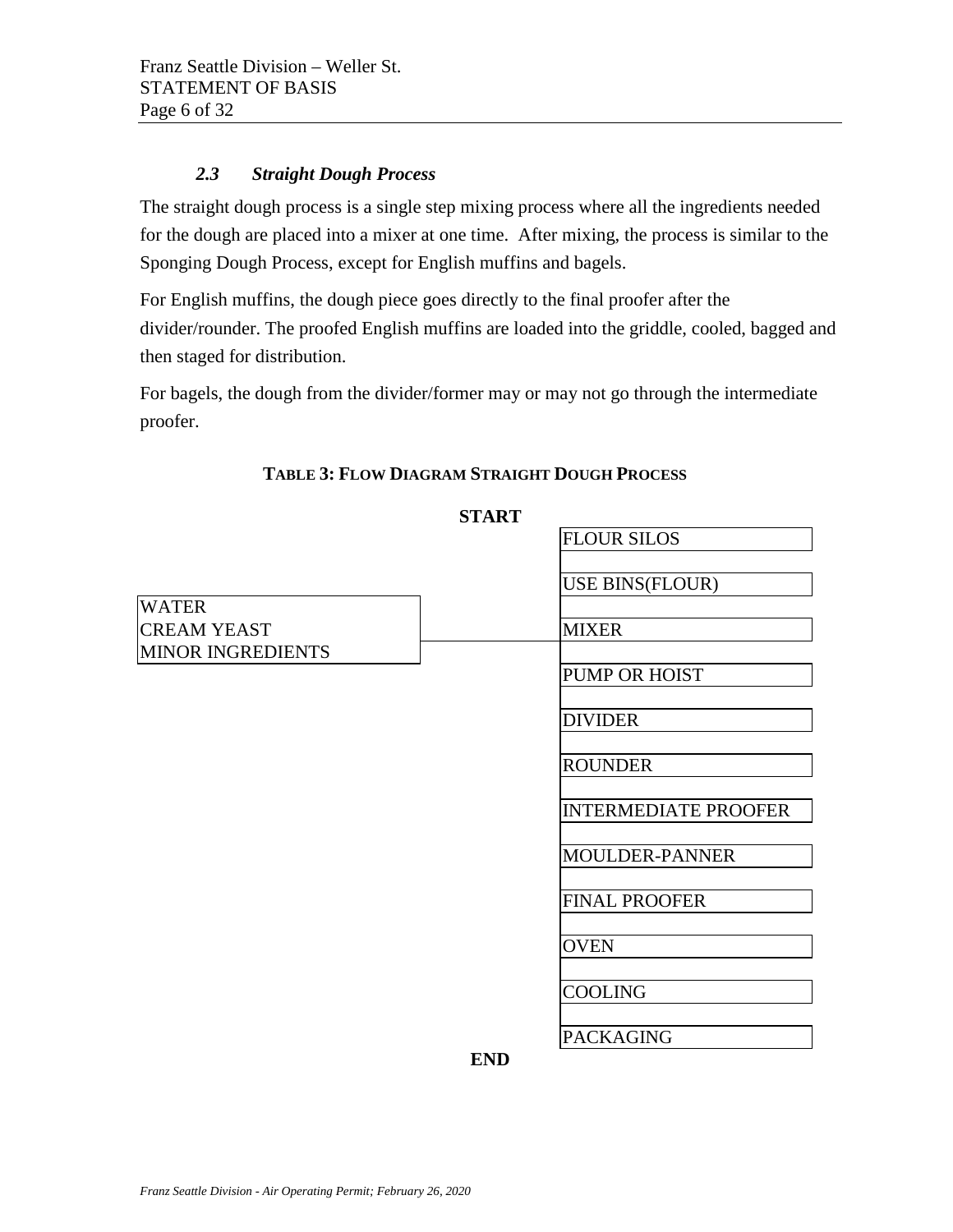#### *2.4 Cake Donut Process*

<span id="page-6-0"></span>Cake donut ingredients are loaded into the mixer and mixed to a batter consistency. The batter is dropped into an extrusion divider that divides the batter into equally weighted rings directly into the frying fat. The donuts are then conveyed through an icing station, coolingstaging conveyors, packaged, and sent on to distribution.

## **TABLE 4: FLOW DIAGRAM CAKE DONUT PROCESS**

**START**

| SIARI                    |            |                         |  |  |  |
|--------------------------|------------|-------------------------|--|--|--|
| <b>FLOUR MIX</b>         |            |                         |  |  |  |
| <b>WATER</b>             |            |                         |  |  |  |
| <b>MINOR INGREDIENTS</b> |            | <b>MIXER</b>            |  |  |  |
|                          |            | <b>HOIST</b>            |  |  |  |
|                          |            | <b>EXTRUDER-CUTTERS</b> |  |  |  |
|                          |            | <b>FRYER</b>            |  |  |  |
|                          |            | <b>ICER</b>             |  |  |  |
|                          |            | <b>COOLING</b>          |  |  |  |
|                          |            | <b>PACKAGING</b>        |  |  |  |
|                          | <b>END</b> |                         |  |  |  |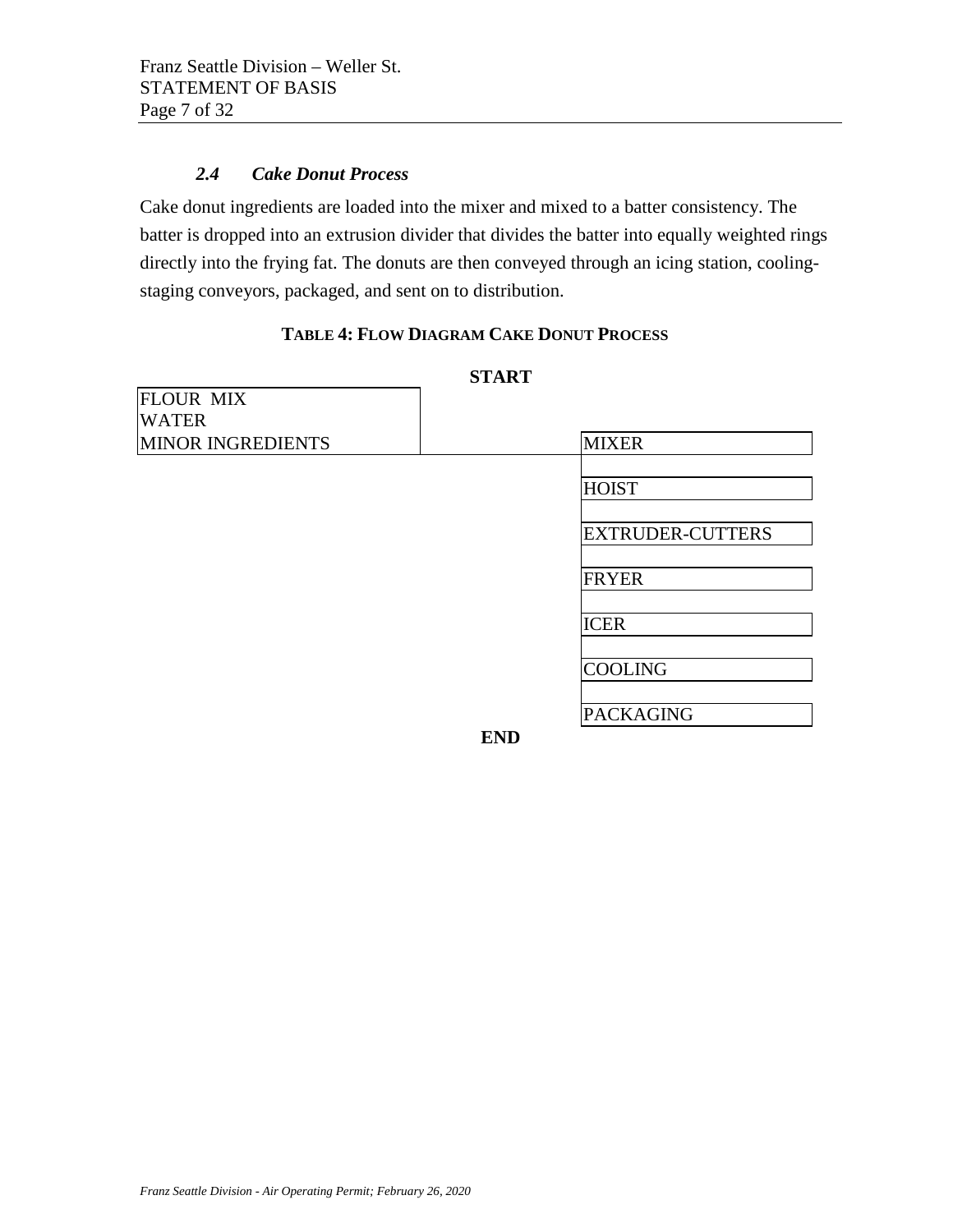ELOUD MIV

#### *2.5 Raised Donut Process*

<span id="page-7-0"></span>Raised donut ingredients are loaded into the mixer and mixed to a dough consistency. The dough is dropped into a dough pump that conveys the dough to an extruder. The dough is then extruded, sheeted, cut to proper shape, and conveyed to the proofer. The proofer allows the product to leaven in a controlled environment until the donuts have reached a desired size. The donuts are then dropped into the fryer. After being fried, the donuts are conveyed through an icing station, cooling-staging conveyors, packaged, and sent to distribution.

#### **TABLE 5: FLOW DIAGRAM RAISED DONUT PROCESS**

| IFLUUN MIA               |            |                         |
|--------------------------|------------|-------------------------|
| <b>WATER</b>             |            |                         |
| <b>CREAM YEAST</b>       |            |                         |
| <b>SCRAP DOUGH</b>       |            |                         |
| <b>MINOR INGREDIENTS</b> |            | <b>MIXER</b>            |
|                          |            |                         |
|                          |            | <b>PUMP</b>             |
|                          |            | <b>EXTRUDER-CUTTERS</b> |
|                          |            | <b>FINAL PROOFER</b>    |
|                          |            |                         |
|                          |            | <b>FRYER</b>            |
|                          |            | <b>ICER</b>             |
|                          |            | <b>COOLING</b>          |
|                          |            | <b>PACKAGING</b>        |
|                          | <b>END</b> |                         |

#### **START**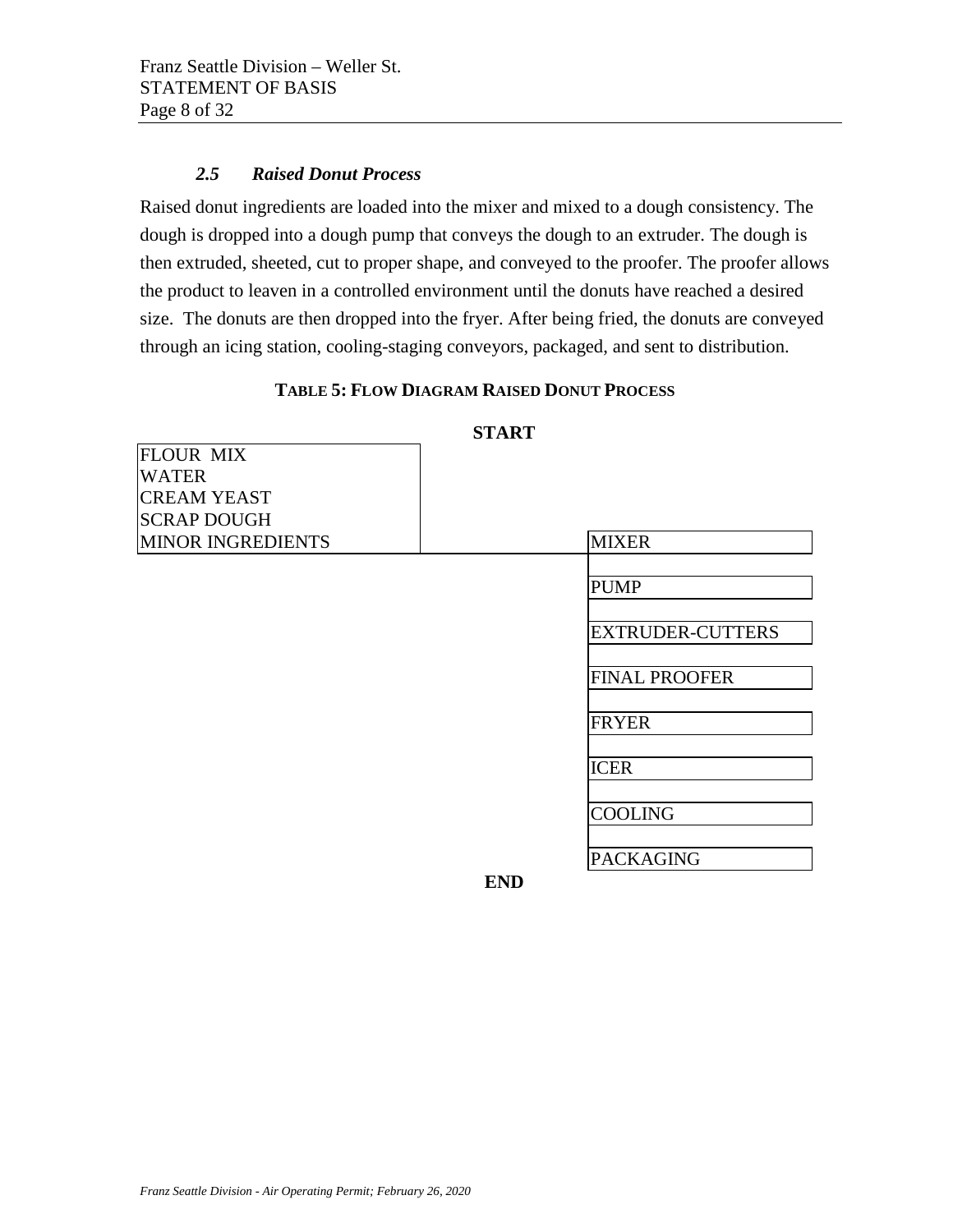#### *2.6 Batter Process*

<span id="page-8-0"></span>Ingredients for the batter process are loaded into the mixer and mixed to a batter consistency. The batter is transferred to a depositor that scales the batter into pans. The pans are loaded into the oven and the muffins are baked, cooled, packaged, and sent to distribution.

#### **TABLE 6: FLOW DIAGRAM BATTER PROCESS**

| <b>START</b>             |            |                   |  |  |  |
|--------------------------|------------|-------------------|--|--|--|
| <b>FLOUR MIX</b>         |            |                   |  |  |  |
| <b>WATER</b>             |            |                   |  |  |  |
| <b>MINOR INGREDIENTS</b> |            | <b>MIXER</b>      |  |  |  |
|                          |            | <b>DEPOSITING</b> |  |  |  |
|                          |            | <b>OVEN</b>       |  |  |  |
|                          |            | <b>COOLING</b>    |  |  |  |
|                          |            | <b>PACKAGING</b>  |  |  |  |
|                          | <b>END</b> |                   |  |  |  |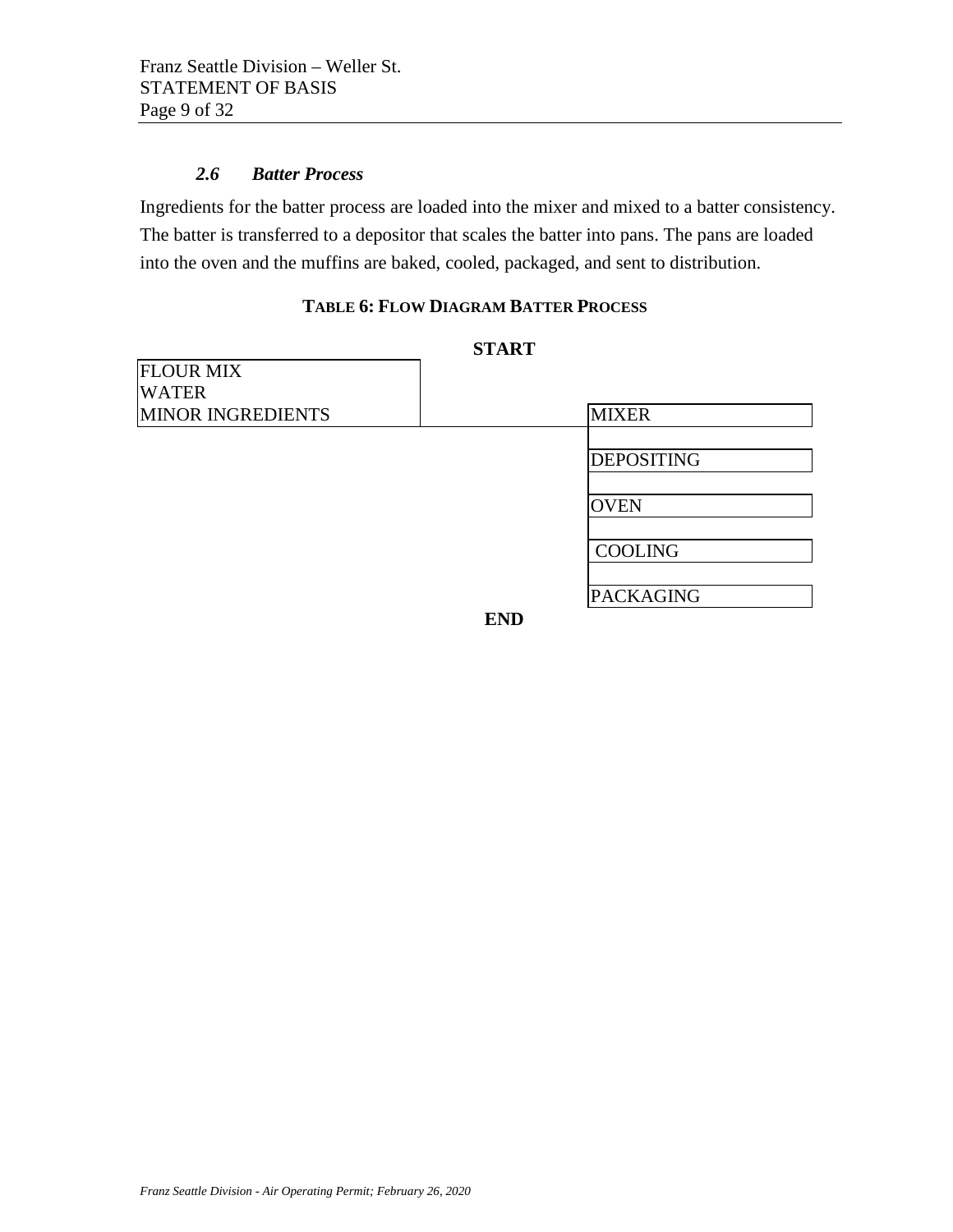#### *2.7 Hand Made Process*

<span id="page-9-0"></span>Sixty to one hundred percent of the total flour, all of the yeast, liquid ingredients, and malt are mixed together and set in dough containers to ferment overnight in a refrigerated box. This is the first stage of the hand made process.

During the second mixing the remaining ingredients are added and the dough is again allowed to ferment overnight.

After fermentation, the dough is pulled from the retarder and allowed to come to room temperature. The dough is divided and formed into each of the different products. The formed dough is placed on peel boards and/or screens and is allowed to leaven. The leavened dough is then baked in the oven at a desired bake time and temperature. After baking, the loaves are removed from the oven, cooled, packaged, and sent to distribution.

#### **TABLE 7: FLOW DIAGRAM HAND MADE PROCESS**

#### **START**

|                          |            | <b>FLOUR SILOS</b> |
|--------------------------|------------|--------------------|
|                          |            |                    |
| <b>WATER</b>             |            | <b>USE BIN</b>     |
| <b>CREAM YEAST</b>       |            |                    |
| <b>MINOR INGREDIENTS</b> |            | <b>MIXER</b>       |
|                          |            |                    |
| <b>WATER</b>             |            | <b>RETARDER</b>    |
| <b>CREAM YEAST</b>       |            |                    |
| <b>MINOR INGREDIENTS</b> |            | <b>MIXER</b>       |
|                          |            |                    |
|                          |            | <b>DIVIDER</b>     |
|                          |            |                    |
|                          |            | <b>MOULDING</b>    |
|                          |            |                    |
|                          |            | <b>PROOFER</b>     |
|                          |            |                    |
|                          |            | <b>OVEN</b>        |
|                          |            |                    |
|                          |            | <b>COOLING</b>     |
|                          |            |                    |
|                          |            | <b>PACKAGING</b>   |
|                          | <b>END</b> |                    |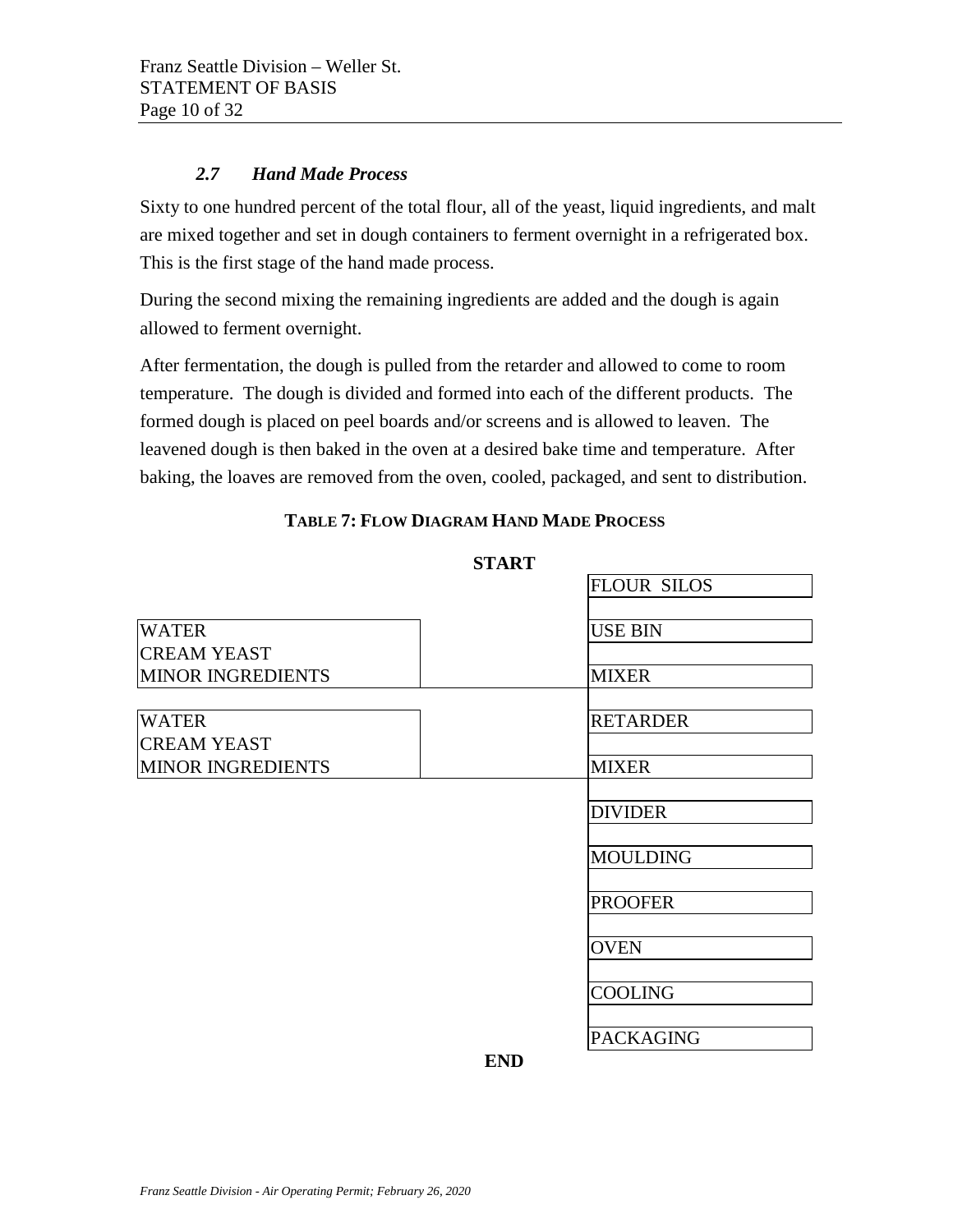#### *2.8 Danish/Croissant Process*

<span id="page-10-0"></span>Ingredients are loaded into the mixer and mixed to a dough consistency. The dough is then loaded into the dough pump and pumped through the extruder. The dough is topped with margarine or butter, and another layer of dough is extruded onto the margarine/ butter. The layered dough is folded in the laminator line by a series of belts and moving conveyors. The folded dough is then slabbed onto sheet pans and racked. The panned dough pieces are retarded overnight and allowed to leaven slightly. After retarding overnight, the slabs of dough are pulled from the retarder and placed on a sheeting conveyor that presses the dough to a desired thickness. The sheeted dough pieces are cut and panned according to specifications. The panned dough is then placed in a proof-box to allow the dough to leaven to a desired height for baking. After leavening, the dough is baked, cooled, topped, packaged, and sent on to distribution.

#### **TABLE 8: FLOW DIAGRAM DANISH/CROISSANT**

**START** 

| <b>FLOUR MIX</b>         |            |                       |
|--------------------------|------------|-----------------------|
| <b>WATER</b>             |            |                       |
| <b>CREAM YEAST</b>       |            | <b>MIXER</b>          |
| <b>MINOR INGREDIENTS</b> |            |                       |
|                          |            | <b>DOUGH PUMP</b>     |
|                          |            | <b>DOUGH EXTRUDER</b> |
|                          |            | <b>LAMINATOR</b>      |
|                          |            | <b>RETARDER</b>       |
|                          |            | <b>MAKE-UP TABLE</b>  |
|                          |            | PROOF BOX             |
|                          |            | <b>OVEN</b>           |
|                          |            | <b>COOLING</b>        |
|                          |            | <b>PACKAGING</b>      |
|                          | <b>END</b> |                       |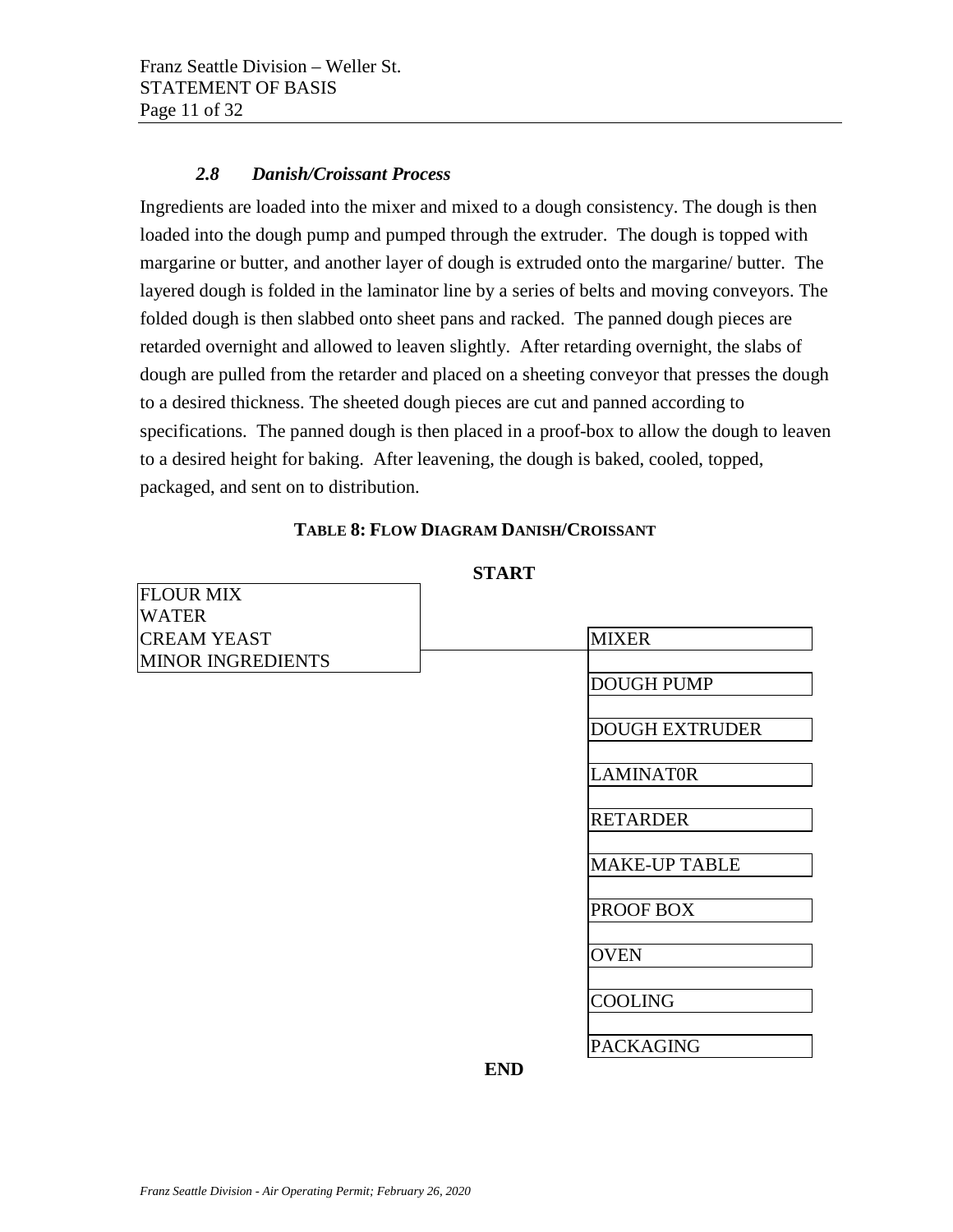## <span id="page-11-1"></span><span id="page-11-0"></span>**3. Review of AOP Application**

### *3.1 Initial Application*

An Air Operating Permit application was received by Puget Sound Clean Air Agency (Agency) from Franz - Weller on April 17, 1995 pursuant to WAC 173-401-500(3). The application was acknowledged to be complete in a letter from the Agency to Franz - Weller dated September 22, 1995. The Agency issued Air Operating Permit No. 10873 to Franz - Weller on November 10, 1997.

## *3.2 Renewal*

<span id="page-11-2"></span>An Air Operating Permit renewal application was received by the Agency from Franz – Weller on November 9, 2001. This was received on time with more than one year remaining on the active permit, which would expire on November 10, 2002. The Agency reviewed the application and acknowledged it to be complete in a December 12, 2001 letter to Franz - Weller. The Agency issued the first renewal to Air Operating Permit No. 10873 to Franz - Weller on June 11, 2003.

#### *3.3 Second Renewal*

<span id="page-11-3"></span>An Air Operating Permit renewal application was received by the Agency from Franz – Weller on May 30, 2007. This was received on time with more than one year remaining on the active permit, which would expire on June 11, 2008. The Agency reviewed the application and acknowledged it to be complete in a June 7, 2007 letter to Franz - Weller. As of June 12, 2008, Franz – Weller has been operating under the authority of their permit shield until the Agency issues the second renewal of their air operating permit [WAC 173-401-640].

## <span id="page-11-5"></span><span id="page-11-4"></span>**4. CAM, NESHAP and NSPS Applicability Review**

## *4.1 Compliance Assurance Monitoring (CAM)*

As part of the air operating permit renewal application, an analysis of whether a Compliance Assurance Monitoring (CAM) Plan is required for any emission unit at the facility is required. Under 40 CFR Part 64, any emission unit that meets all three of the following criteria requires a CAM Plan:

- 1. The unit is subject to an emission limitation or standard for the applicable regulated air pollutant.  $[40 \text{ CFR } 64.2(a)(1)]$
- 2. The unit uses a control device to achieve compliance with any such emission limitation or standard.  $[40 \text{ CFR } 64.2(a)(2)]$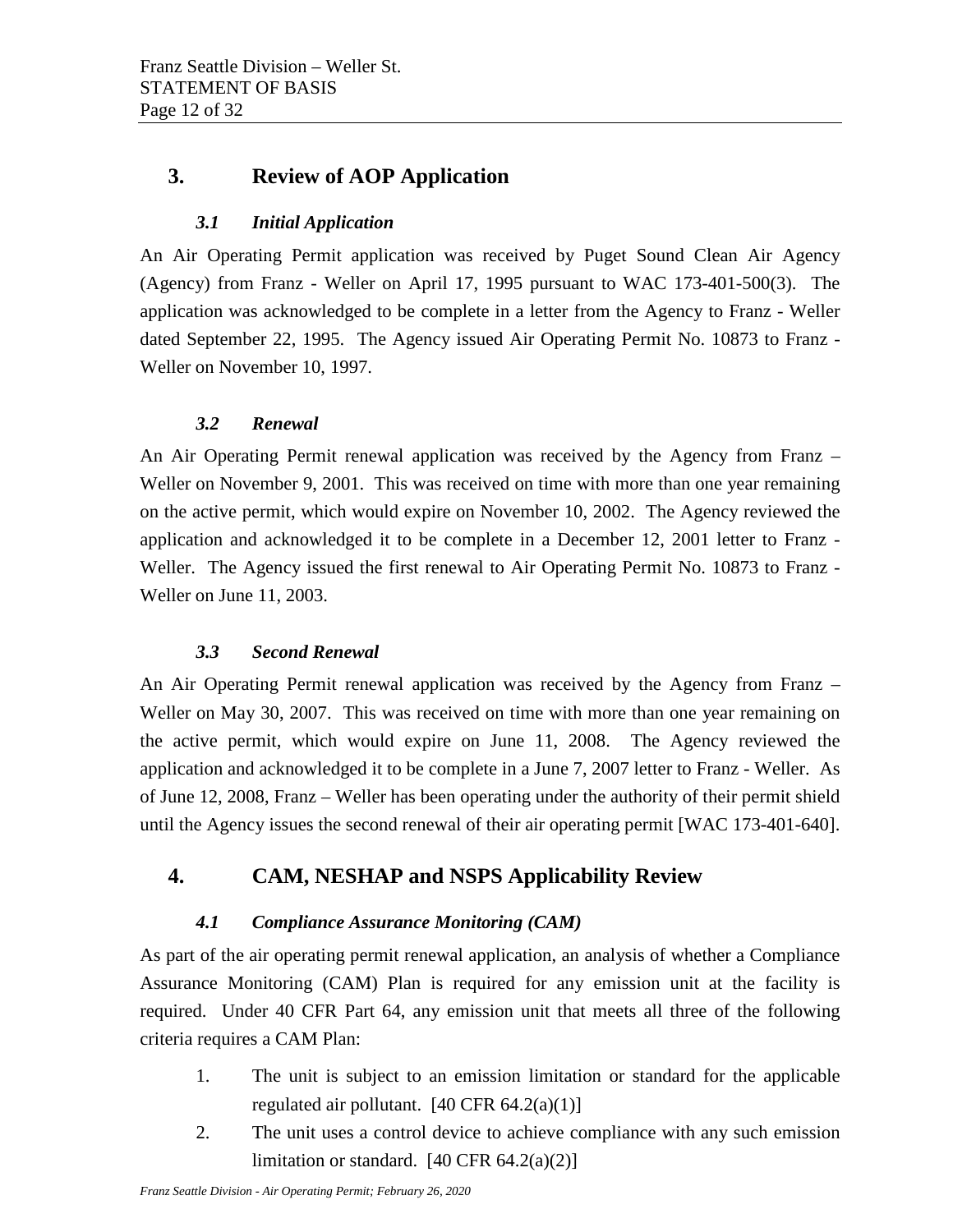3. The unit has potential pre-control device emissions of the applicable pollutant of at least 100% of the major source amount.  $[40 \text{ CFR } 64.2(a)(3)]$ .

The Puget Sound Clean Air Agency has reviewed the emission units at Franz – Weller, and believes that CAM does not apply to any emission unit at the facility. The vast majority of units do not meet criteria 2 above as they do not have control devices. The flour silos cannot be excluded based on criteria 2 as they do have filter (baghouse) controls. Hence, further review is necessary. The following calculations demonstrate why CAM does not apply to the flour silos:

The largest silos at this facility have a capacity of 125,000 lbs flour and are equipped with baghouses rated at 650 cfm. Calculations assume that the baghouses conservatively emit particulate matter at the grain loading limit in Agency rule. Actual emissions are expected to be much less):

 $[(0.05 \text{ gr/scf}) \times (\text{lb}/7,000 \text{ gr}) \times (650 \text{ ft}^3/\text{min}) \times (60 \text{ min/hr}) \times (8760 \text{ hr/yr}) \times (\text{ton}/2000 \text{ lb})]$ 

 $= 1.22$  tpy [for one unit]

2 units at the facility = 1.22 tpy x  $2 = 2.44$  tons PM/year.

This worst case emission rate would not come close to the major threshold of 100 tons/year. Therefore it is clear that the silo units do not require a CAM Plan. In addition, the calculation assumes that the baghouses are operating all the time; however, this is not realistic and the emission would be much smaller. The facility also has many small baghouses located inside of the facility, which they use to minimize dust inside. These are not included in this calculation, because they are smaller units than the two reviewed above, and therefore would reasonably also not be subject to a CAM Plan.

## <span id="page-12-0"></span>*4.2 National Emission Standards for Hazardous Air Pollutants (NESHAP), 40 CFR Subpart 63*

A review of federal NESHAP was conducted to identify potentially applicable National Emissions Standards for Hazardous Air Pollutants (NESHAP). Based on this review, Franz - Weller is not subject to any federal NESHAP.

- 40 CFR Part 63, Subpart DDDDD applies to boilers and process heaters located at facilities that are major sources of hazardous air pollutants (HAPs). Franz - Weller is not a major source of HAP, so the rule is not applicable.
- 40 CFR Part 63, Subpart JJJJJJ, does apply to some boilers located at HAP area sources (National Emission Standards for Area Sources: Industrial/Commercial/Institutional Boilers and Process Heaters). Franz - Weller is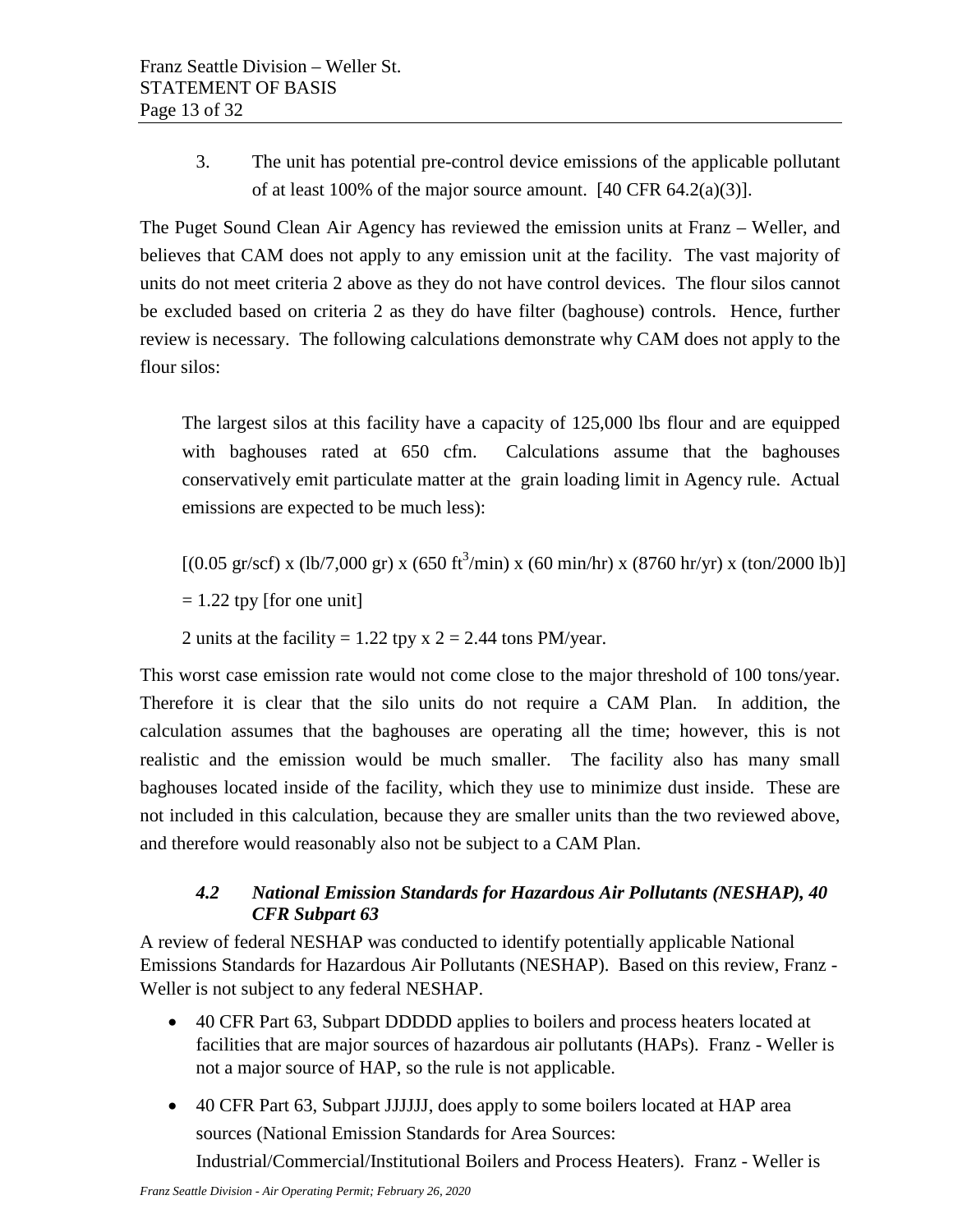an area source for HAP. Therefore, this NESHAP would apply if the source meets the applicability criteria. However, 40 CFR Section 63.11195 specifies that gas-fired boilers as defined in 40 CFR Section 60.111237 are not subject to this NESHAP. Gas-fired boilers are defined as "any boiler that burns gaseous fuels not combined with any solid fuels, burns liquid fuel only during periods of gas curtailment, gas supply emergencies, or periodic testing on liquid fuel". Periodic testing of liquid fuel cannot exceed a combined total of 48 hours during any calendar year. Since Franz - Weller burns natural gas and only burns liquid fuel during periods of gas curtailment, the boilers used at the source meet the definition of gas-fired boiler and are not subject to this NESHAP.

## <span id="page-13-0"></span>*4.3 Standards of Performance for New Stationary Sources (NSPS), 40 CFR Subpart 60*

A review of federal New Source Performance Standards (NSPS) was conducted to identify potentially applicable standards. 40 CFR 60 Subpart Dc was identified as needing further review. This NSPS applies to boilers in the 10 MMBtu/hr to 100 MMBtu/hr size range that were constructed, reconstructed, or modified after June 9, 1989. The Franz – Weller facility does have a 17 MMBtu/hr boiler. However, this boiler was constructed in 1977 and has not been reconstructed or modified since that date. Therefore, the NSPS does not apply. None of the other units at Franz - Weller has a capacity greater than 10 MMBtu/hr.

The equipment at Franz - Weller is not subject to any NSPS.

## <span id="page-13-1"></span>**5. Compliance History for June 2003 through March 2011**

The compliance history for Franz - Weller from the time the last AOP was issued in June 2003 until the current time, March 2011is summarized below. Notice of Violations and Written Warnings issued are listed in chronological order.

A review of the Agency database found that no complaints have been received about Franz - Weller from June 2003 to March 2011. The last compliant on record was for an odor impact on April 11, 1995. The Puget Sound Clean Air Agency has no open or outstanding Assurances of Discontinuance (AODs) for this source.

At the time of this review (March 22, 2011), the Agency considers all matters listed below to be closed and has no open or unresolved enforcement actions with Franz - Weller.

Written Warning No. 2-006826 was issued February 24, 2004 for missing records associated with Facility-wide inspections as required per Air Operating Permit Section II.A.1.(c) and Section V.O.(d). Franz - Weller Street responded to this Written Warning with written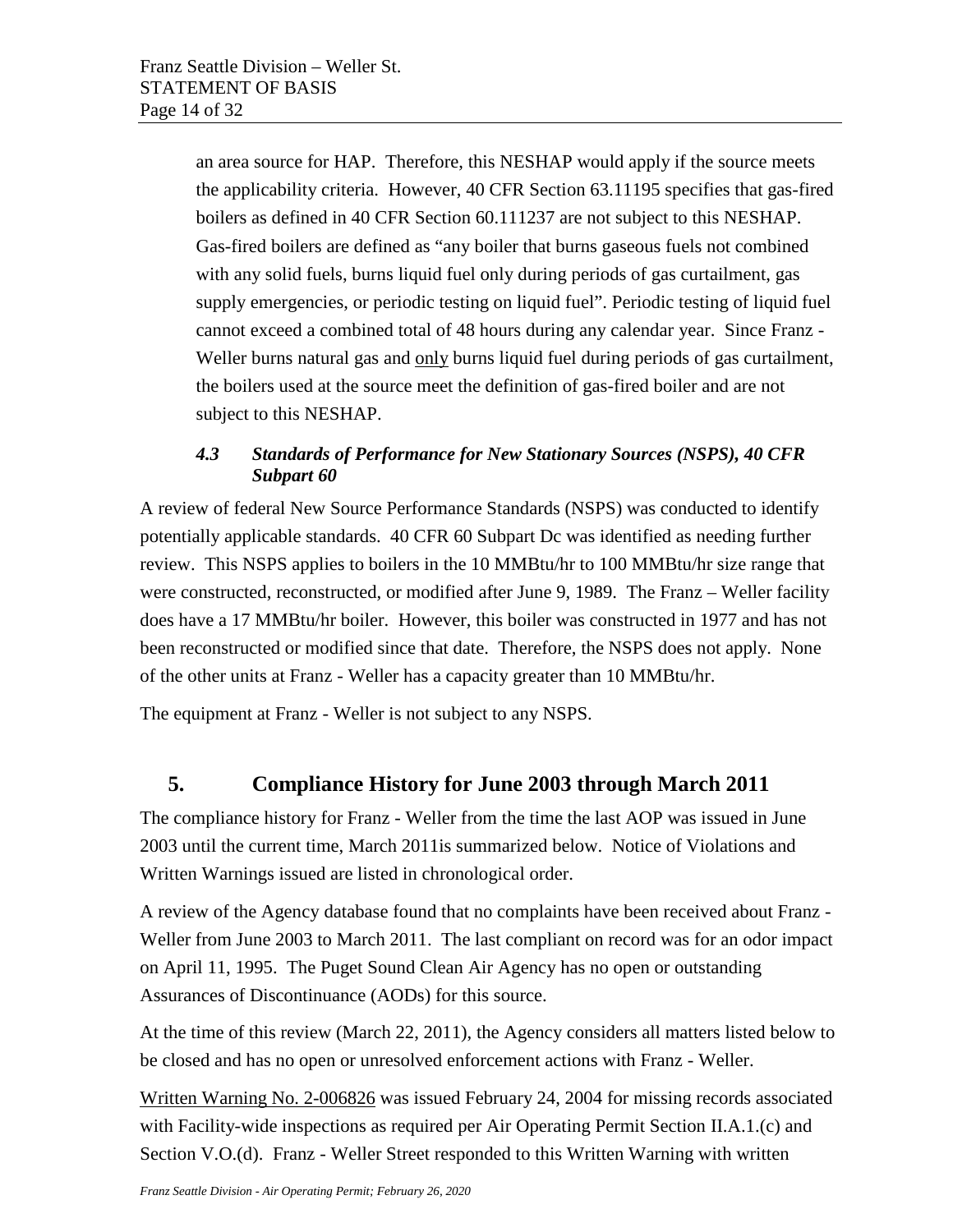responses on March  $8<sup>th</sup>$ , 9<sup>th</sup> and 19<sup>th</sup> which showed they had updated the self-inspection procedures. No further enforcement action was taken and the Agency closed this Written Warning on May 13, 2004.

Notice of Violation No. 3-003404 was issued May 17, 2007 for failure to either correct, shut down or properly notify the Agency about a compliance problem as required per Air Operating Permit Section II.A.1.(c). The facility had a hole in their flour silo piping, which started 4/26/07. The Agency was onsite on 5/2/07 and observed the equipment still in operation with visible emissions from the leak. The leak was fixed on May 8, 2007. Franz - Weller responded to this violation with a fax on 5/9/07 and an email on 5/23/07. No further enforcement action was taken in association with this violation, and the Agency closed this Notice of Violation ticket on October 3, 2007.

## <span id="page-14-0"></span>**6. Emission Inventory**

The latest emission inventory is listed in the Attachment to this Statement of Basis. The attached emission inventory includes a breakdown of the total annual emissions listed by chemical name, CAS number, and the point sources where the emissions originate. Table 9 summarizes the VOCs and ethanol emissions from Franz – Weller St. for last seven years of available data as of March 2011.

**TABLE 9: FRANZ - WELLER STREET REPORTED TOTAL VOC AND ETHANOL EMISSIONS (TONS PER YEAR)**

| Pollutant        | 2003 | 2004        | 2005 | 2006 | 2007 | 2008  | 2009 | 2010 |
|------------------|------|-------------|------|------|------|-------|------|------|
| <b>Total VOC</b> | 79.6 | 73.5        | 86.4 | 83.5 | 85.8 | 120.7 |      | 84   |
| Ethanol          | 79.6 | 73 5<br>ن ر | 86.4 | 83.5 | 85.8 | 120.7 |      | 84   |

Tests on bakery ovens show that small amounts of acetate and formate, typically in the low parts per million (ppm) range, are also present in the off-gas. Further, most of the acetate is ethyl acetate, a VOC that contributes to the bakery odor (ethanol does not). By comparison, short-term concentrations during baking of high yeast bread at full operation yielded 1,000 to 4,300 mg/m<sup>3</sup> of ethanol and 1 to 5 mg/m<sup>3</sup> of the remaining VOC components. The source only reports ethanol emissions to the Agency, although the anaerobic fermentation process in yeast-leavened breads is also known to produce carbon dioxide, and small amounts of other alcohols, esters and aldehydes.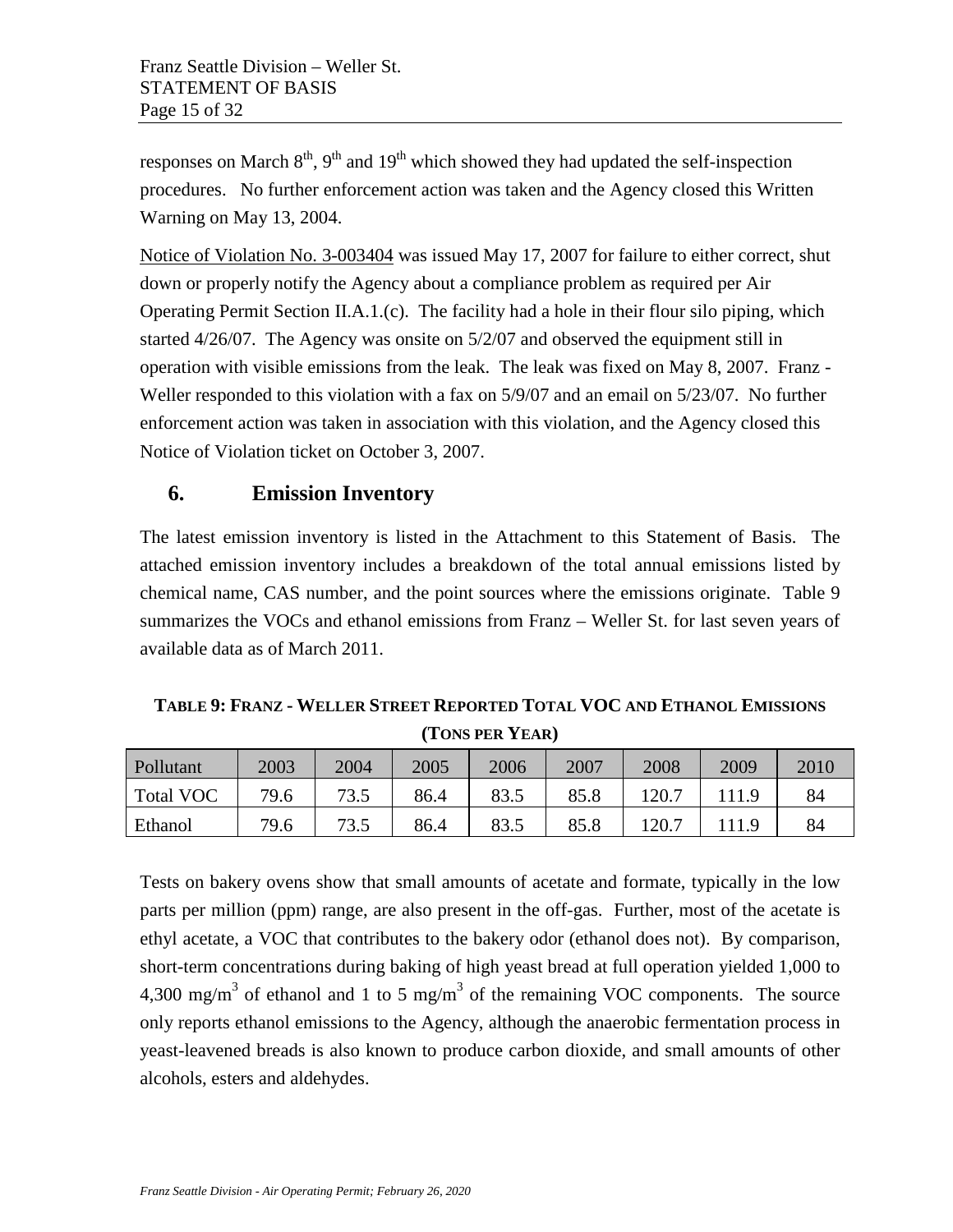Franz – Wellers' building is heated by natural gas as are the baking ovens. Emissions of criteria pollutants arising from combustion from natural gas-fired units are well below reporting thresholds.

## <span id="page-15-0"></span>**7. Explanation of Applicable Requirements**

Applicable requirements are listed in several sections of this AOP as outlined below. The AOP only lists the requirements that the Agency has determined to be within the scope of the definition of "applicable requirements" under the operating AOP program. Franz - Weller is legally responsible for complying with all applicable requirements of the operating AOP as well as other requirements that do not fit the definition of "applicable requirements" found in Chapter 173-401 of the Washington Administrative Code (WAC).

Some of the applicable requirements contain monitoring, maintenance and recordkeeping that require detailed explanation in this statement of basis. The specific conditions are listed below, along with any necessary explanations in monitoring, maintenance and recordkeeping requirements.

## <span id="page-15-1"></span>*7.1 How the tables in AOP Section I work*

Section I.A. contains the requirements that are applicable to Franz - Weller on a facility-wide basis. Section I.B. contains requirements applicable only to specific emission units within the facility. It should be noted here that all the requirements in Section I.A. apply to the specific emission units as well. If the monitoring, maintenance and recordkeeping method for any requirement in Section I.A. is more extensive for a specific emission unit, that requirement is repeated in Section I.B. with the additional monitoring, maintenance and recordkeeping requirements.

The tables in Section I of the AOP list all the local (Agency), state (Department of Ecology), and federal (EPA) emission limits and emission limiting operational requirements that apply to the facility and emission units within the facility. All requirements are federally enforceable unless they are identified in column two by the words "*STATE ONLY*."

To simplify the permit, similar applicable requirements are grouped together in the table if the same monitoring and test methods were required. Facility-wide emission limits are not repeated for each emission unit unless a monitoring method is more extensive for a specific emission unit. However, all the requirements in Section I.A. do apply to the specific emission units.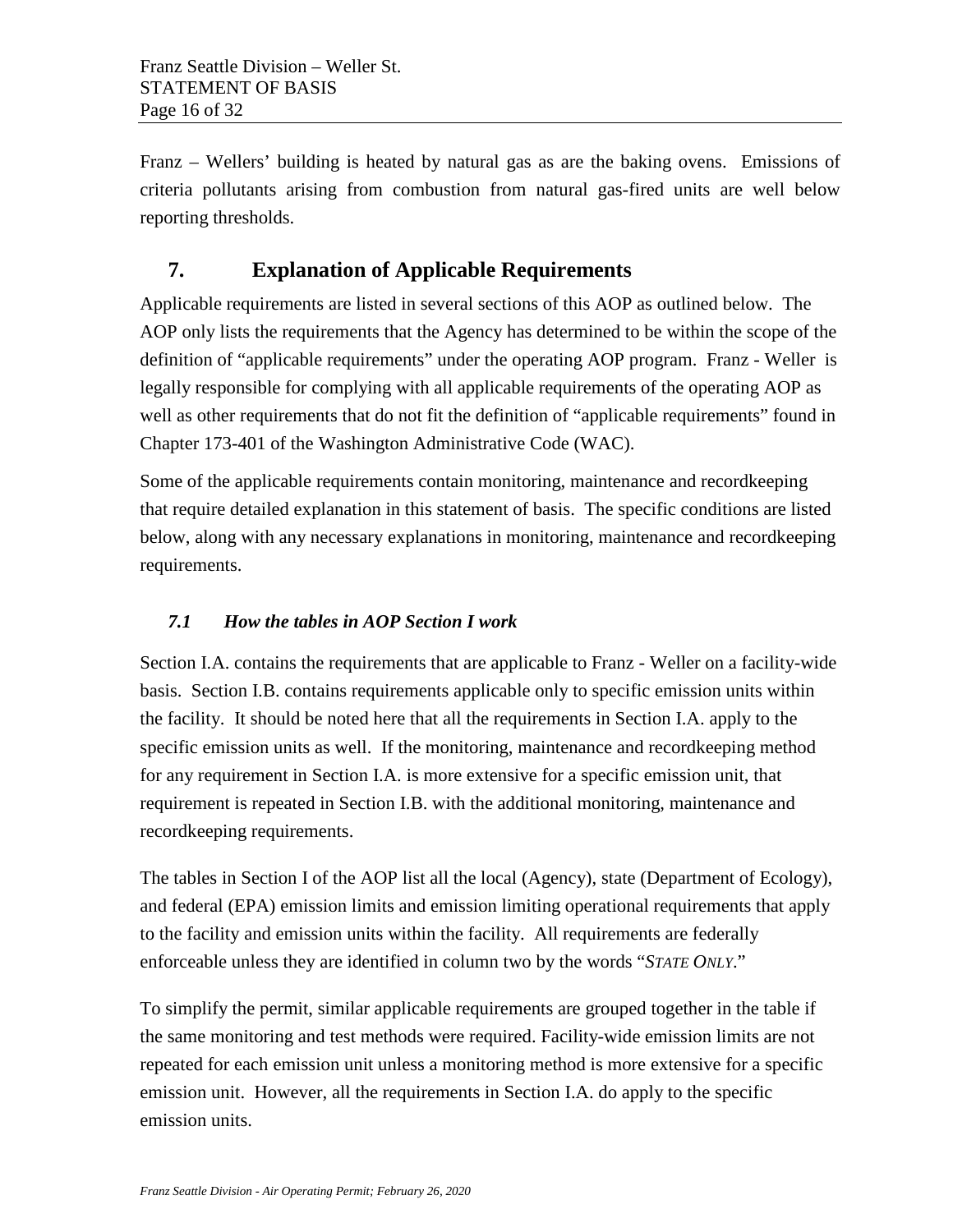The following information is contained in each column of the tables:

**Column 1:** The first column identifies the requirement. I.A.1 is the first facility-wide requirement. EU-1.5 if the fifth requirement for Emission Unit 1. This column is for information only and the information contained in the column is not enforceable.

**Column 2:** The second column contains the actual rule citation for each individual requirement. This can be an Agency requirement from Regulation I, II, or III, a Department of Ecology requirement (WAC or RCW), or a federal requirement such as a New Source Performance Standard (NSPS) or a National Emission Standard for Hazardous Air Pollutants (NESHAP).

**Column 3:** The third column contains the adoption or effective date of the requirement. In some cases, the effective dates of the Federally Enforceable, or " $SIP<sup>1</sup>$  $SIP<sup>1</sup>$  $SIP<sup>1</sup>$ ," requirement and the Non-Federally Enforceable, or "State Only," requirement are different because either the state has not yet submitted the regulation to the EPA for approval into the State Implementation Plan (SIP) or the EPA has not yet approved it. "*STATE ONLY*" adoption dates are in *italicized* font. When the EPA does approve the new requirement into the SIP, the old requirement will be replaced and superseded by the new requirement. This replacement will take place automatically, with no changes being made to this AOP until the AOP is renewed. The new requirement will be enforceable by the EPA as well as the Agency from the date that it is adopted into the SIP, and the old requirement will no longer be an applicable requirement.

**Column 4:** The fourth column paraphrases the requirement. This column is for information only and the information contained in the column is not enforceable. The actual enforceable requirement is embodied in the requirement cited in the second and third columns.

**Column 5:** The fifth column identifies the Monitoring, Maintenance & Recordkeeping Method methods described in Section II of the AOP. Following these methods is required to

 $\overline{a}$ 

<span id="page-16-0"></span>*<sup>1</sup> "SIP" is an abbreviation for "state implementation plan" which is a plan for improving or maintaining air quality and complying with the Federal Clean Air Act. The Federal Clean Air Act requires states to submit these plans to the US EPA for its review and approval. This plan must contain the rules and regulations of the state agency or local air authority necessary to implement the programs mandated by Federal law. Once the EPA adopts the plan or elements of it, the plan and its requirements become "federally enforceable" by EPA. New or modified state or local rules are not federally enforceable until they are "adopted into the SIP" by the EPA.*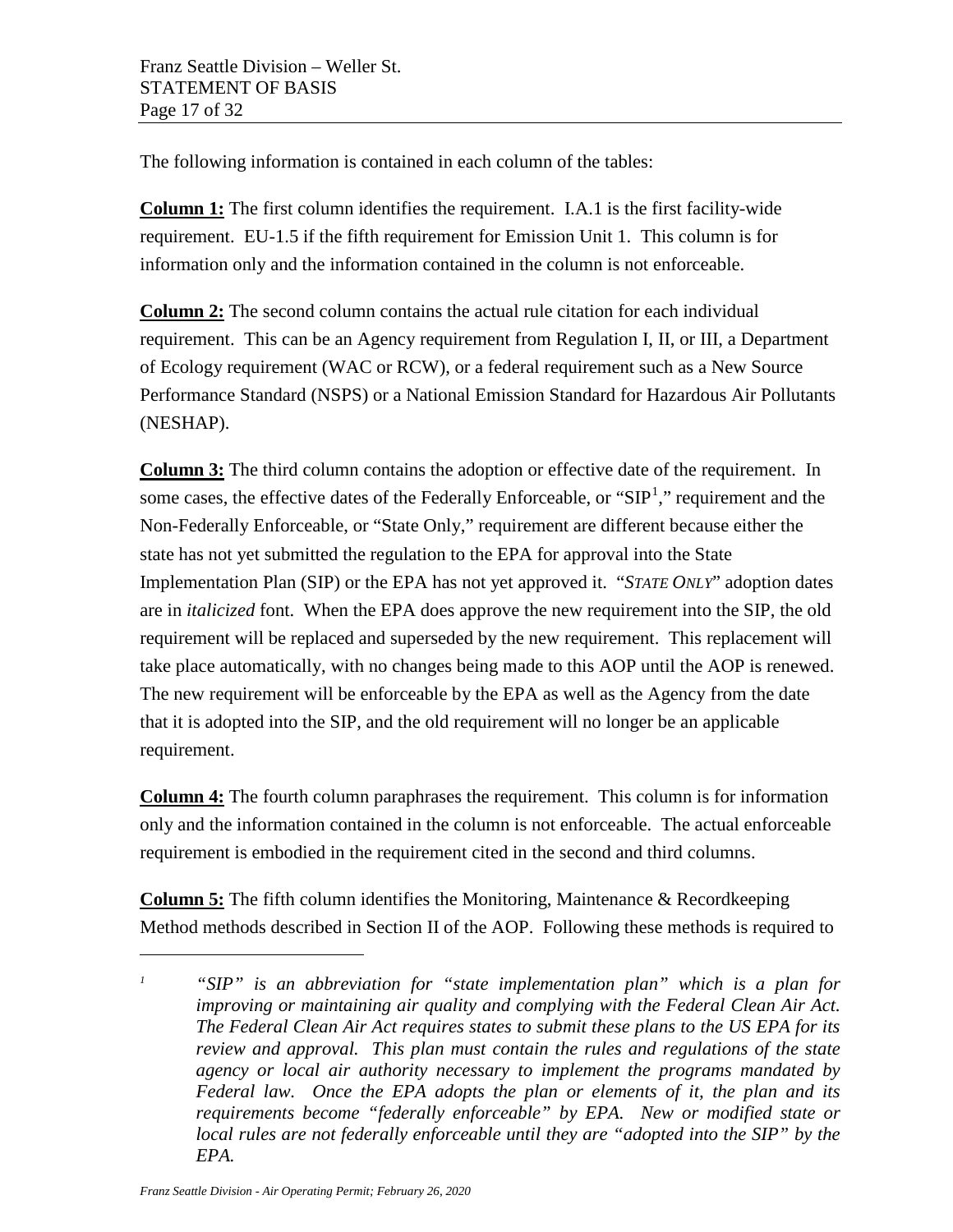"reasonably assure continuous compliance", and is an enforceable requirement of the AOP. Note that all inspections, tests, and other actions must be documented (the specific recordkeeping requirement for this is in Section V.O.4 of the AOP).

**Columns 6 and 7:** The sixth column identifies the averaging time for the reference test method, while the seventh column identifies the test method itself. This test method is to be used if and when a source test is required. In some cases where the applicable requirement does not cite a test method, one has been added.

In the event of conflict or omission between the information contained in the fourth and sixth columns and the actual statute or regulation cited in the second column, the requirements and language of the actual statute or regulation cited shall govern. For more information regarding any of the requirements cited in the second and third columns, refer to the actual requirements cited.

## <span id="page-17-0"></span>*7.2 How monitoring methods in Section II of the AOP are determined*

The permit lists the applicable emissions standards and operating limits in tabular form in Section I of the AOP, with a reference to the applicable monitoring method. A full description of the monitoring method is contained Section II. State and local emission limits listed in the permit either have little or no ongoing monitoring methods included in the regulations. Therefore, "gap-filling" monitoring methods have been developed for these requirements, as provided under WAC 173-401-615(1)(b).

Whenever the Agency uses a "gap-filling" monitoring method, we determine the monitoring frequency using criteria contained in EPA's April 30, 1999 Draft *Periodic Monitoring Technical Reference Document*. We consider "the five criteria" listed below in determining how often the facility should perform a monitoring activity: hourly, once per shift, daily, weekly, monthly, quarterly, annually, and so on. These five criteria are:

- 1) **Initial compliance** A facility with history of compliance issues with standards and limits will be required to perform more frequent monitoring.
- 2) **Margin of compliance** The monitoring method and frequency are designed so that the source will identify a problem early and take corrective action before a violation occurs.
- 3) **Variability of process and emissions** A highly variable process may need more frequent watching than one that runs only intermittently, or one that runs continuously well below the maximum rate.
- 4) **Environmental impacts of problems** More frequent inspections may be required for a process for which a maintenance problem is likely to result in emissions that would have a significant environmental impact.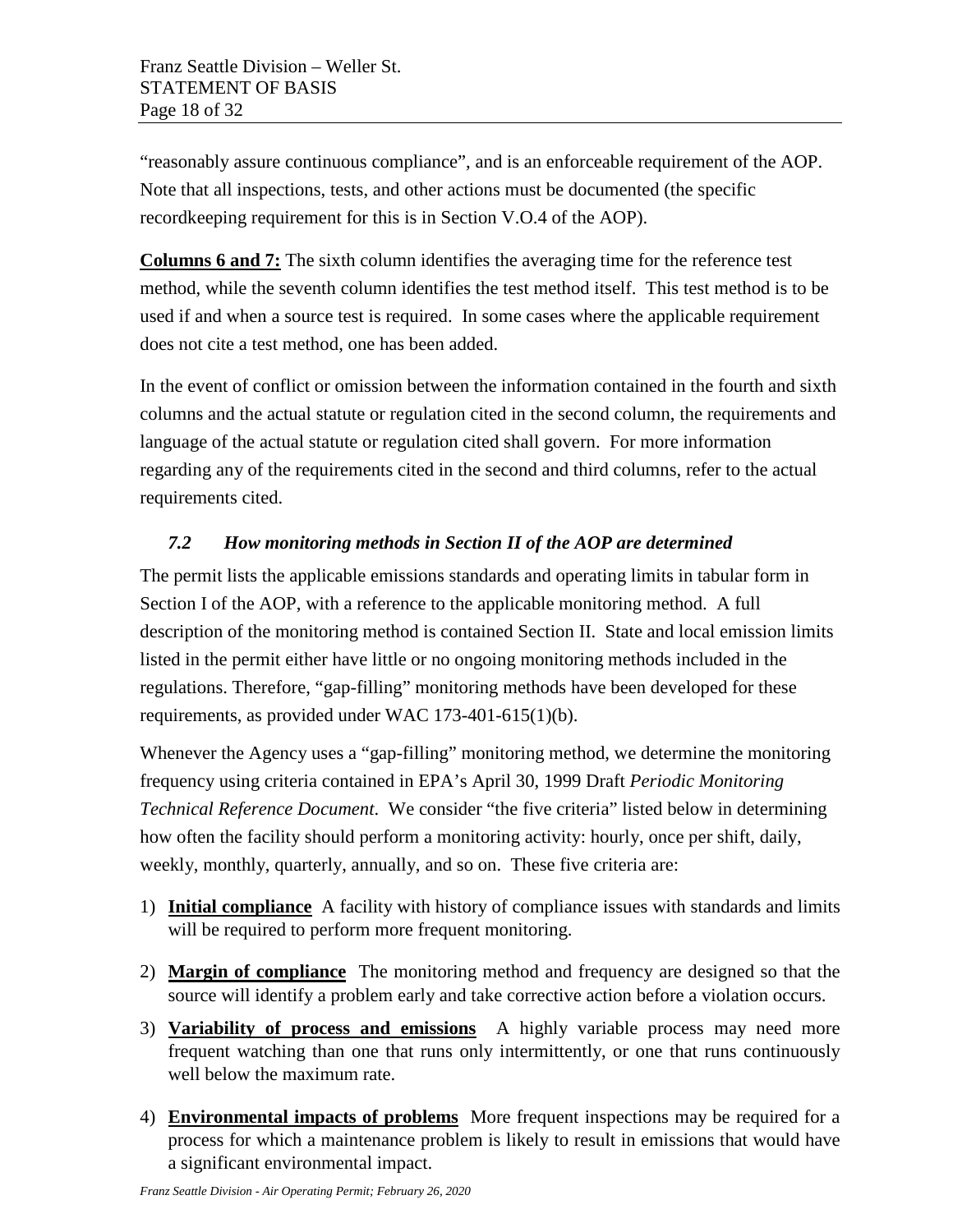5) **Technical considerations** It is a requirement to perform routine maintenance on all equipment in accordance with an acceptable operation and maintenance (O&M) Plan. Frequently, it is sufficient to operate, maintain, and monitor equipment in accordance with manufacturer's instructions. Where such operations, maintenance, and monitoring has been found to be insufficient, the Agency has included gap-filling measures.

Section V.P, Data Recovery, addresses the amounts of data recovery required for monitoring requirements that were developed specifically for the permit. The requirements of the section only apply as noted in Section II of the permit and under no circumstances does this section apply if a specific underlying applicable requirement is more stringent.

In developing the data recovery requirements, the Agency considered the frequency of the monitoring and the nature of the information required to monitor. For monitoring required on a quarterly or less frequent basis, the data recovery requirements are 100%.

## <span id="page-18-1"></span><span id="page-18-0"></span>**8. Applicable Requirements**

## *8.1 Section I.A (Facility-wide)*

Section I.A of the permit contains the facility-wide emission limits. In developing the permit, the Agency grouped similar applicable requirements together in the tables if the same monitoring and test methods were required. The basis for each grouping and a discussion of the appropriateness of the monitoring method for assuring compliance with the requirements are provided below.

#### <span id="page-18-2"></span>*8.1.1 Requirement I.A.2 - Opacity*

Both WAC 173-400-040(1) and Agency Regulation I, Section 9.03 standards are 20% opacity and apply to all stationary sources. Although the permit lists all these requirements together, Franz 6th Ave. must comply with each of these requirements.

The monitoring method is based on monthly visible emission inspections and quarterly facility-wide inspections. The source must take corrective action or use the reference test method, WDOE Method 9A, to determine opacity if any visible emissions are noted. The source has requested a change to the donut fryer monitoring frequency, because visible emissions are a normal component in the exhaust, as documented by years of monthly WDOE Method 9A tests. The years of data on the donut fryer exhaust, also document that although opacity is present, it has not exceeded the opacity 20% limit (3 minutes within one hour). A change has been made to the opacity monitoring frequency on the donut fryer from monthly to quarterly as described below. The facility wide opacity monitoring remains the same at monthly.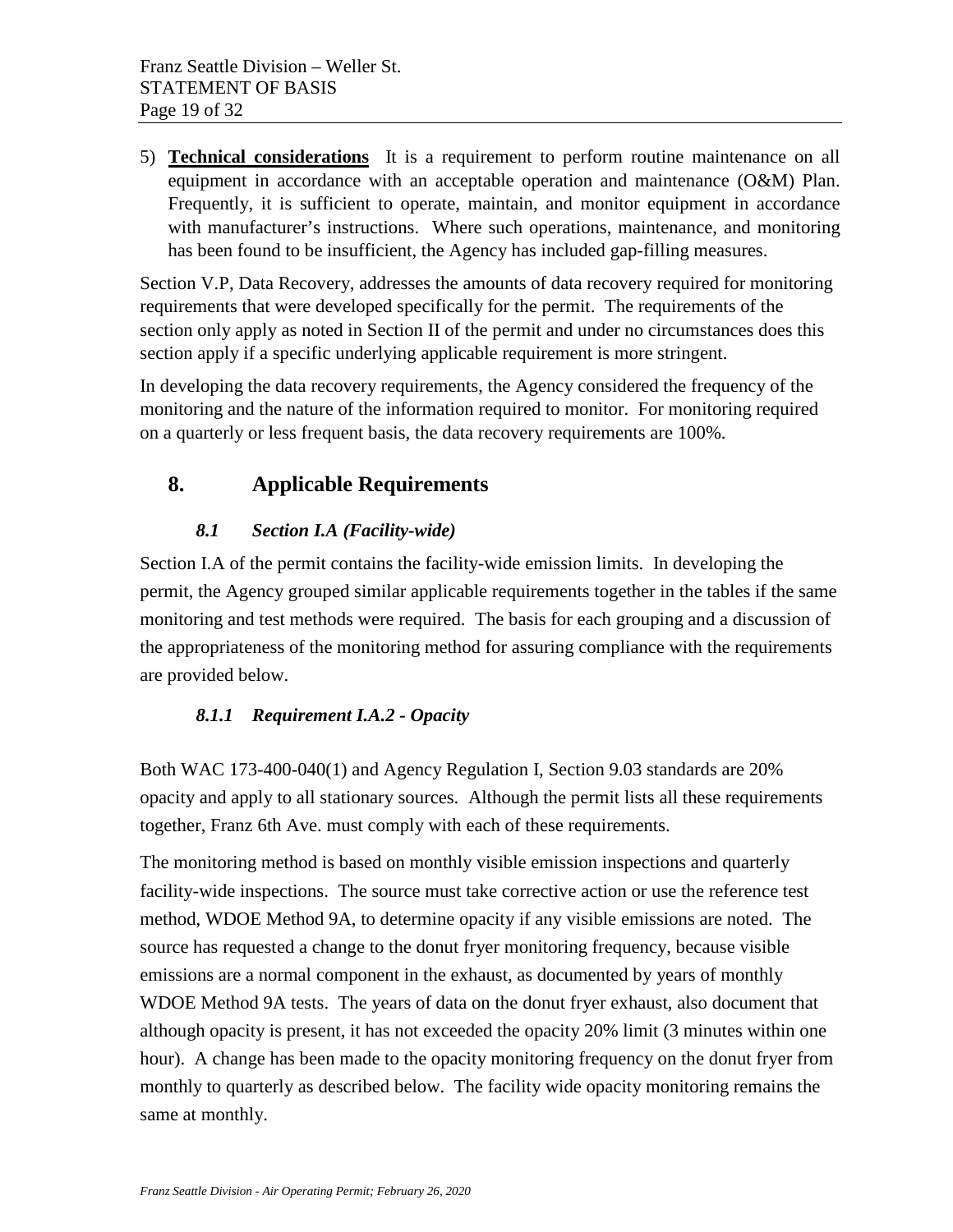**Initial compliance** With the exception of the donut fryer, none of the emission units at Franz - Weller normally have visible emissions. The emission units other than the donut fryer are also unlikely to generate visible emissions except under the most unusual circumstances. A reference test method would most likely not occur for other exhaust points, other than the donut fryer. Franz - Weller has been monitoring emissions from the donut fryer using Ecology Method 9 as required by its Air Operating Permit on a monthly basis. Franz - Weller reviewed the last 5 years of visible emissions observations conducted by a certified testing consultant, and the donut fryer has never exceeded the applicable visible emissions standard (greater than 20% for 3 minutes in 1 hour). In fact, no reading has ever been above 20 percent, with most readings consistently at zero, five, ten, or fifteen percent opacity.

**Margin of compliance** The data indicates that the donut fryer operates under normal conditions in a stable manner with visible emissions that are below the applicable standard, providing a reasonably large margin of error.

**Variability of process and emissions** Over five years of data show that the donut fryer consistently operates below 20% opacity. If the fryer were to exhibit higher opacity, it would likely be caused by problems with the fryer oil. If this were the case, the company would not only be obligated to correct the problem pursuant to the operating permit, but it would also do so to maintain product quality.

**Environmental impacts of problems** The visible emissions result from food-grade fryer fat and do not pose a threat to human health or the environment, as they do not represent particulate matter in any significant quantity. Over five years of data show that the fryer operates in compliance with the applicable standard.

**Technical considerations** The donut fryer uses hot oil to cook donuts. The fryer normally operates with a low level of opacity from the fryer stack. As noted, over five years of data show that the fryer operates in compliance with the applicable standard.

## *8.1.2 Requirements I.A.3 and I.A.4 (Particulate Matter)*

<span id="page-19-0"></span>Agency Regulation I, Section 9.09 limits particulate emissions to 0.05 grain per dry standard cubic foot (gr/dscf) from equipment used in a manufacturing process. WAC 173-400-060 limits particulate emissions to 0.1 gr/dscf from general process units (i.e., units using a procedure or a combination of procedures for the purpose of causing a change in material by either chemical or physical means, excluding combustion).

The Agency has determined that the monitoring should be monthly, employing the same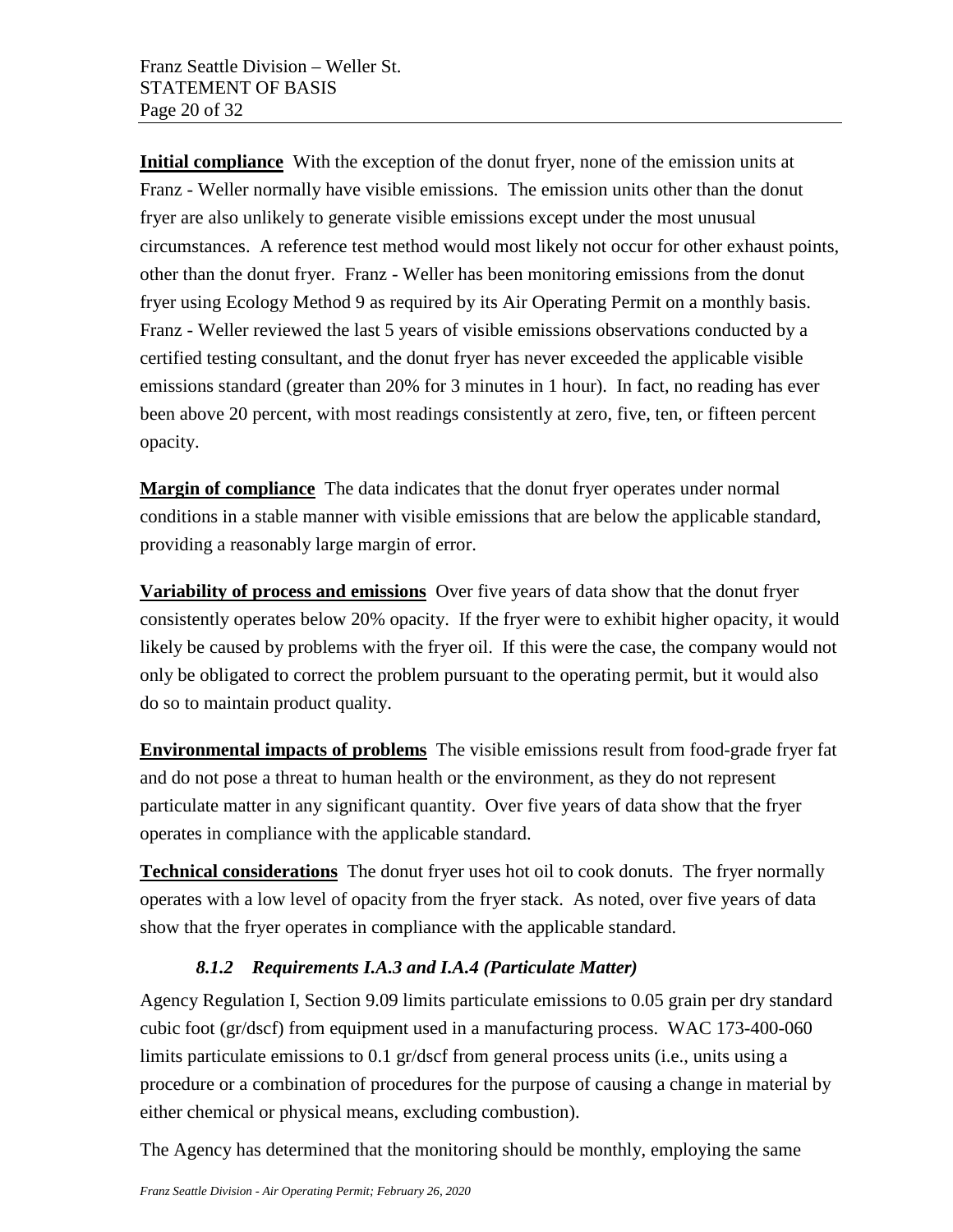monitoring method at the same frequency, for the same reasons, as the opacity requirements in Requirement I.A.2. The facility does not normally have particulate emissions from any of its equipment (with the exception of the donut fryer, as discussed in Section 8.1.1 above). Monitoring for visible emissions would identify particulate emissions, and would lead the facility to look for underlying problems that are causing the emissions. Recording of visible emissions is not necessarily a deviation of the particulate concentration standard because the threshold for observing visible emissions occurs at a particulate concentration of less than 0.05 gr/dscf. However, failure to take timely corrective action, as defined in the permit, is a deviation from the specific permit requirement and must be reported to the Puget Sound Clean Air Agency.

#### *8.1.3 Requirement I.A.5 – Particulate Matter from Combustion Sources*

<span id="page-20-0"></span>WAC 173-400-050(1) limits particulate emissions to 0.1 gr/dscf corrected to 7%  $O_2$  from combustion units (units using combustion for waste disposal, steam production, chemical recovery or other process requirements; but excludes outdoor burning.). Franz - Weller burns only pipeline grade natural gas and fuels that are certified to comply with the fuel oil standards of Regulation I, Section 9.08. It can be shown below in Section 8.1.4 of this document for  $SO<sub>2</sub>$  that if fuels are properly burned, Franz - Weller is incapable of violating this standard while complying with the other requirements. Improper fuel burning that would result in high particulate emissions would also cause opacity problems and would be detected by the opacity monitoring requirement or through complaint response. Therefore, the monitoring method specified for this requirement is monthly opacity monitoring.

#### <span id="page-20-1"></span>**8.1.4** *Requirement I.A.6* (SO<sub>2</sub>)

The Agency Regulation I, Section 9.07 and WAC 173-400-040(6) have been grouped together under Requirements IA.6 since they are equivalent requirements  $(SO<sub>2</sub>$  emissions not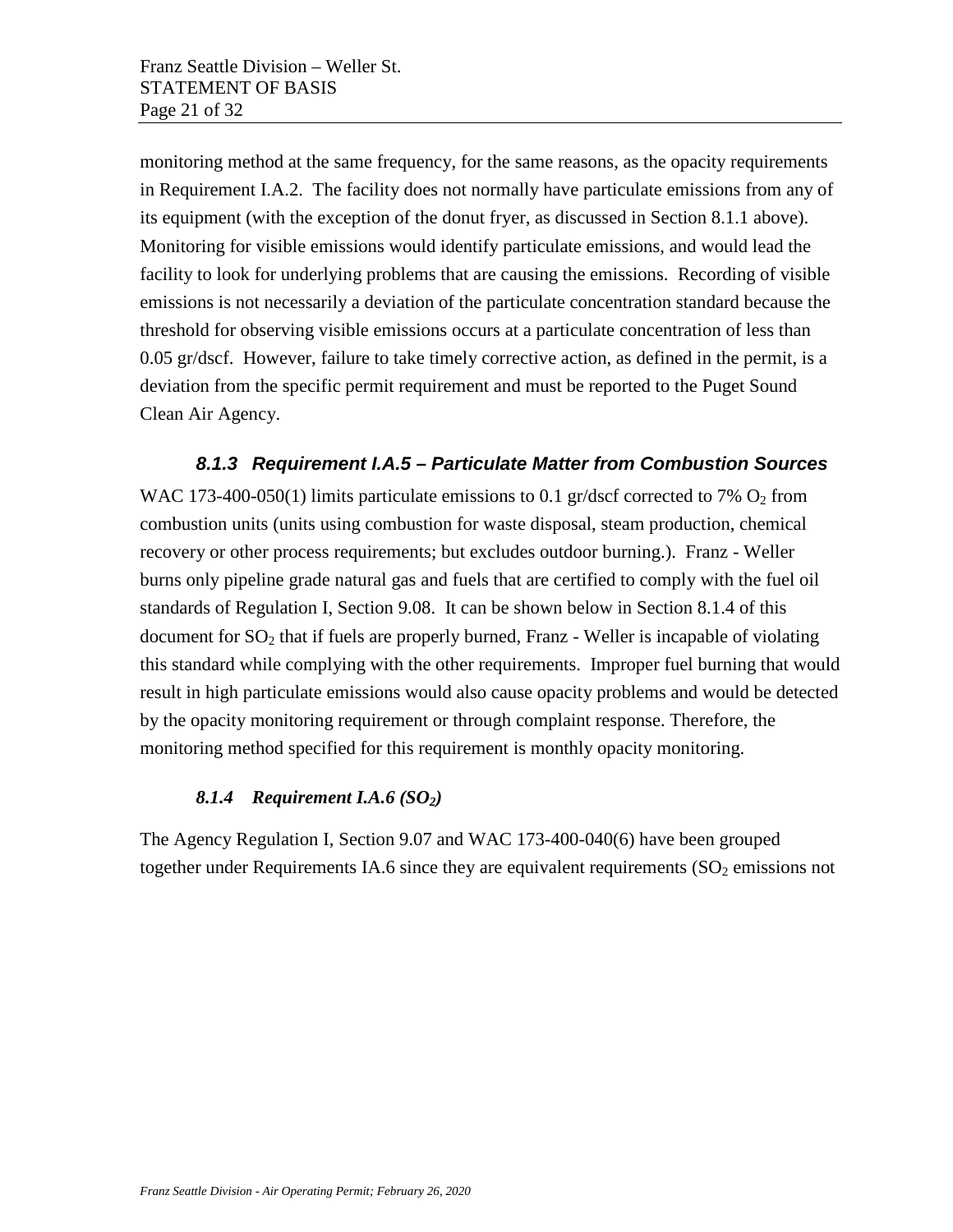to exceed 1,000 parts per million on a dry, volumetric basis<sup>[2](#page-21-0)</sup> (ppm)) and have the same monitoring requirements.

The second paragraph of WAC 173-400-040(6), which is not in the Agency regulations and is not adopted into the SIP, allows for exceptions to this requirement if the source can demonstrate that there is no feasible method of reducing the  $SO<sub>2</sub>$  concentrations to 1,000 ppm. This requirement is not federally enforceable and is not an applicable requirement for sources regulated by the Agency.

The boilers and heaters burn only natural gas, and the diesel engines burn only distillate or very low sulfur oil. The following calculations show that it is mathematically impossible for a unit to emit 1,000 ppm sulfur dioxide while burning natural gas or very low sulfur oil. Therefore, no additional monitoring is required.

## *Natural gas:*

 $\overline{a}$ 

All the natural gas burned at Franz - Weller must be pipeline quality, the content of which is regulated by the Washington Utilities and Transportation Commission to contain less than 2000 grains of sulfur per million cubic feet. 2000 grains of sulfur per million cubic feet (gr  $S/ft<sup>3</sup>$  nat gas) is equivalent to approximately 3.4 parts of sulfur per million cubic feet of natural gas on a dry, volumetric basis (ppmdv S), as shown in the following calculation:Franz - Weller

$$
\frac{2,000 \text{ gr S}}{1,000,000 \text{ ft}^3 \text{ nat. gas}} \times \frac{1 \text{ lb}}{7000 \text{ gr}} \times \frac{385 \frac{\text{ ft}^3}{\text{ mole S}}}{32 \frac{\text{lb}}{\text{ mole S}}} = 3.44 \times 10^{-6} \frac{\text{ft}^3 \text{ S}}{\text{ft}^3 \text{ nat. gas}} = 3.44 \text{ ppmdv S}
$$

According to *Perry's Chemical Engineer's Handbook*, each cubic foot of natural gas requires

<span id="page-21-0"></span>*<sup>2</sup> "ppm" means "parts per million on a dry, volumetric basis." Sometimes this is written as "ppmdv." Stack gas is usually sampled through a probe placed somewhere in the middle of the stack cross-section. The moisture is removed from the gas stream as part of the sampling process. The stack gas sample is analyzed for the pollutant in question, with the lab results being calculated as cubic feet (or meters) of pollutant per million cubic feet (or meters) of dry stack gas. If you had a stack with 50% moisture that was running right at the 1,000 ppm SO2 standard, you would have 1,000 cubic feet of SO2 for every million cubic feet of dry stack gas. You would also have 1,000 cubic foot of SO2 for every* two *million cubic feet of "wet" (as is) stack gas, which is 500 ppm. This is why it's important to know how stack sampling is done and why stack sampling and continuous emission monitoring methods are so specific.*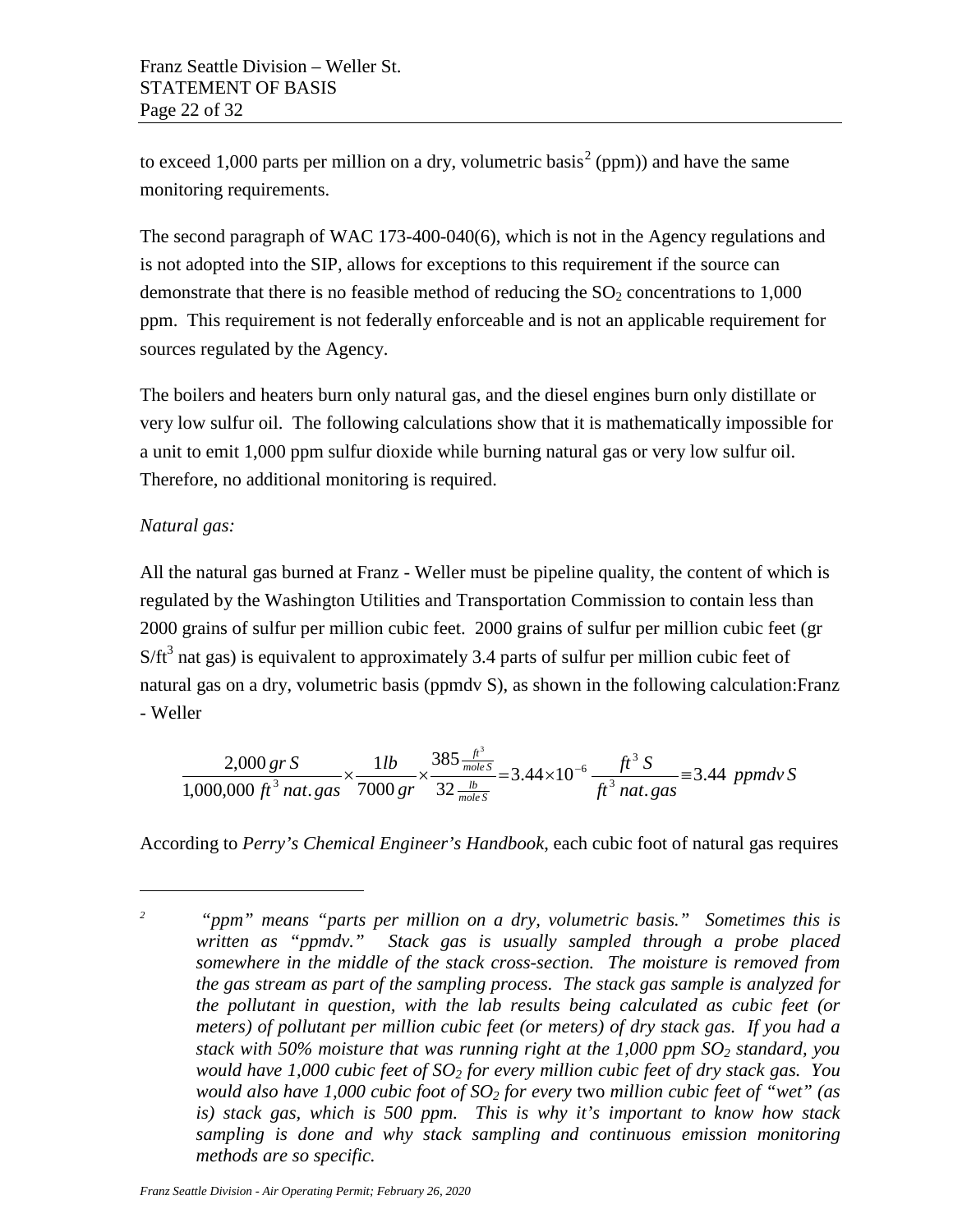approximately 10 cubic feet of air for combustion, yielding approximately 11 cubic feet of combustion exhaust gases, consisting mostly of nitrogen, water vapor, and carbon dioxide. The sulfur in the natural gas will almost all be converted to sulfur dioxide, with each cubic foot of sulfur producing the same volume of sulfur dioxide. Since each cubic foot of natural gas contains  $3.44 \times 10^{-6}$  cubic foot of sulfur, each cubic foot of stack exhaust will contain approximately  $0.31$  ppmvd  $SO<sub>2</sub>$  as shown below:

$$
3.44 \times 10^{-6} \frac{ft^3 S}{ft^3 n at. gas} \times \frac{1 ft^3 SO_2}{1 ft^3 S} \times \frac{1 ft^3 n at. gas}{11 ft^3 stack exhaust} = 3.13 \times 10^{-7} \frac{ft^3 SO_2}{ft^3 stack exhaust}
$$

This estimated value is less than one-tenth of one percent of the  $1,000$  ppm  $SO<sub>2</sub>$  standard. Therefore, it is reasonable to assume that combustion units that are fired on natural gas cannot exceed the  $1,000$  ppm  $SO<sub>2</sub>$  limits in Agency Regulation I, Section 9.07 and WAC 173-400-040(6).

#### *Oil, "very low sulfur" and "distillate":*

"Very low sulfur oil" is defined by the US EPA in NSPS Subpart Db as "an oil that contains no more than 0.5 weight percent sulfur or that, when combusted without sulfur dioxide emission control, has a sulfur dioxide emission rate equal to or less than 215 ng/J (0.5 lb/million Btu) heat input." "Distillate oil" is defined in NSPS Subpart Db as "fuel oils that contain 0.05% weight percent nitrogen or less and comply with the specifications for fuel oil numbers 1 and 2[3](#page-22-0), as defined by the American Society of Testing and Materials in ASTM D396-78, Standard Specifications for Fuel Oils, which has been incorporated by reference into 40 CFR 60.17."

We can use the conversion factors given in 40 CFR 60 Appendix A, Reference Method 19 to estimate the maximum possible  $SO_2$  concentration in the diesel exhaust in ppm if all the diesel engine was burning  $0.5\%$  sulfur oil and emitting  $0.5$  lb/MMBtu  $SO<sub>2</sub>$ .

According to Table 19.1, burning a million Btu of oil produces 9,190 dry standard cubic feet of stack gas. One part per million  $SO_2$  is equivalent to  $1.66 \times 10^{-7}$  pound of sulfur dioxide per dry standard cubic foot.

 $\overline{a}$ 

<span id="page-22-0"></span>*<sup>3</sup> ASTM D396-78 requires that No. 2 fuel oil containing greater than 0.05% sulfur be dyed with Solvent Red 164 at the concentration spectrally equivalent to at least 3.9 pounds of the solid dye Standard Red 26 per 1,000 barrels in accordance with the mandates of the US EPA and IRS.*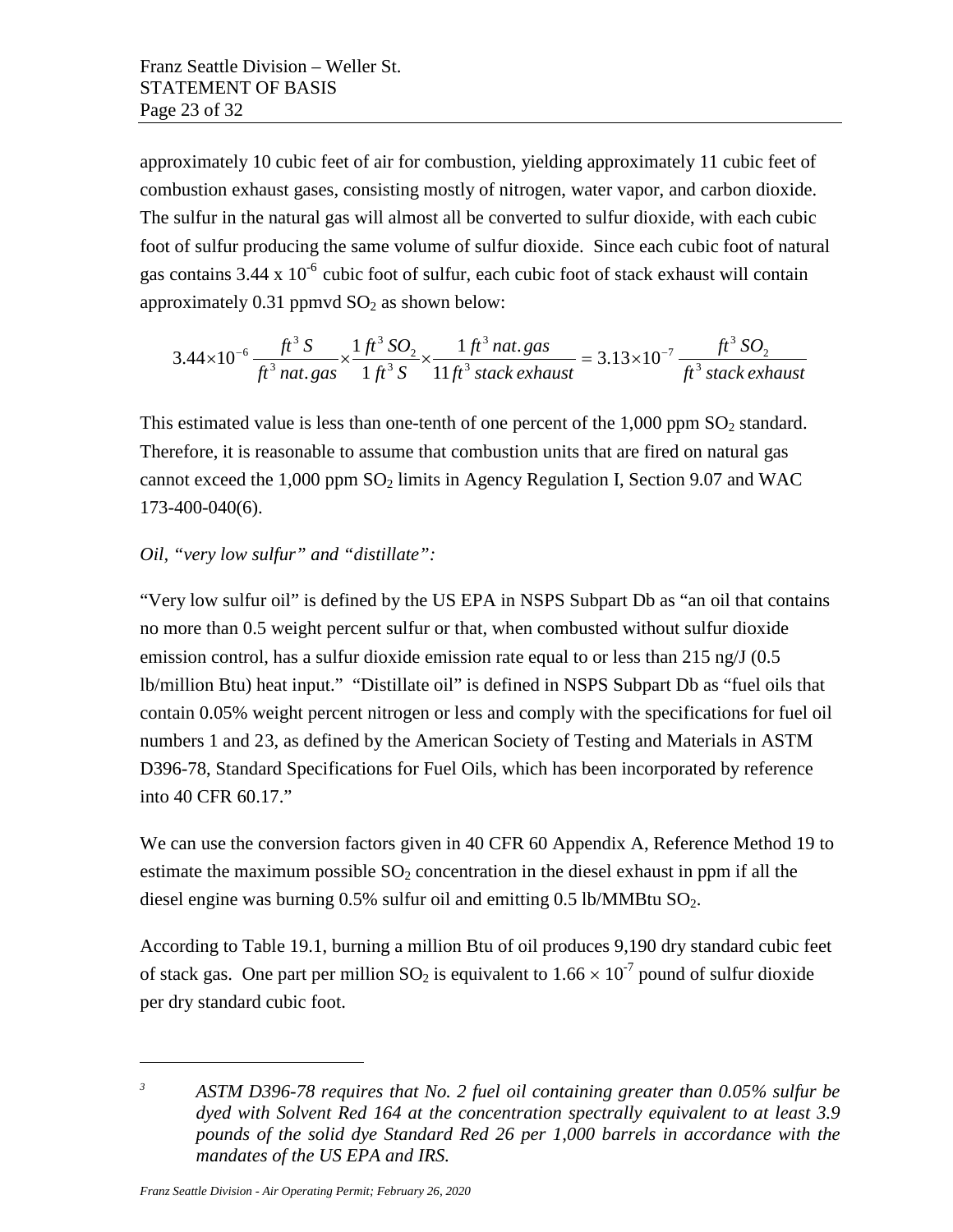$$
0.5 lb\,SO_{2}/MMBtu \times \frac{1MMBtu}{9,190\,dscf} \times \frac{1\,ppmdv}{1.66 \times 10^{-7} \frac{dscf}{lb}} = 327.7\,ppmdv\,SO_{2}
$$

Based on the above calculations, it is reasonable to assume that the Franz - Weller facility will not emit  $SO_2$  in excess of 1,000 ppmdy if the boilers, heaters, and diesel engine burn only natural gas or very low sulfur oil. Also, Franz - Weller only operates on fuel oil during natural gas curtailment. Therefore, no additional monitoring is required.

#### *8.1.5 Requirement I.A.7 (HCl)*

<span id="page-23-0"></span>Agency Regulation I, Section 9.10(a) specifies that HCl emissions shall not exceed 100 ppm (dry), corrected to 7%  $O_2$  for combustion sources, including both internal and external combustion units. Franz - Weller can only burn pipeline grade natural gas and diesel, and neither of these fuels can contain chlorine in sufficient quantities to cause the HCl emission limit to be exceeded. Therefore, no additional monitoring is required.

#### *8.1.6 Requirements I.A.8 (nuisance)*

<span id="page-23-1"></span>Puget Sound Clean Air Agency Regulation I, Section 9.11, WAC 173-400-040(5), and RCW 70.94.040 are similar requirements that address emissions that may be environmentally detrimental or cause a nuisance. All of these requirements have been grouped together because they are so similar in nature. The monitoring method is based on responding to complaints and general inspections to identify any emissions that are likely to be injurious to human health, plant or animal life, or property, or that unreasonably interfere with enjoyment of life and property. The Agency has determined that the as-needed complaint response in Section II.A.1(b) and quarterly inspections required in Section II.A.1(c) of the permit are sufficient to monitor for changes that would cause a fugitive emission or unexpected buildup of dust on the roadways and plant grounds. The basis for this determination is as follows:

**Initial compliance** The Agency has not received any complaints concerning Franz - Weller facility regarding fugitive dust or odor emissions over the past five years. Therefore, we conclude that Franz - Weller is generally in compliance with the nuisance requirements.

**Margin of compliance** The Agency has not observed nuisance problems, and the current operations are unlikely to cause nuisance problems. Therefore, the Agency has determined that the margin of compliance is sufficient to only require monthly inspections and response to complaints as necessary. The emission of fugitive dust or odor is unlikely to generate offsite fallout or complaints except under the most unusual circumstances.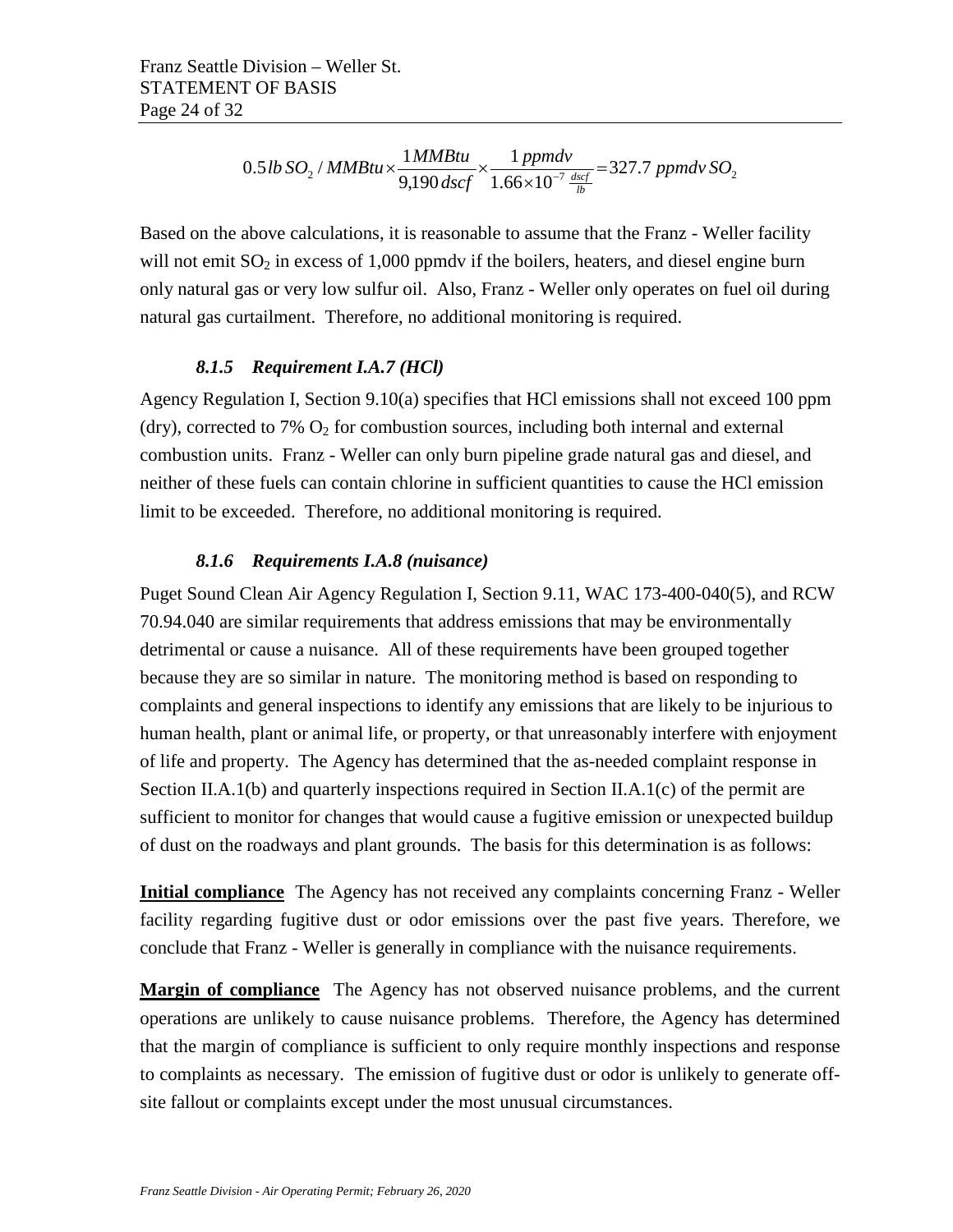**Variability of process and emissions** Franz - Weller does not have emission units that are likely to generate emissions that would cause a nuisance. In addition, Franz - Weller is unlikely to install such emission units during the life of the permit.

**Environmental impacts of problems** Nuisance emissions can cause personal discomfort; however, by their nature do not result in exceedances of federal emissions or ambient standards. By responding quickly to complaints and identifying problems before they cause complaints, the environmental impact of nuisances should be small.

**Technical considerations** Catastrophic failure of a fabric filter attached to a flour silo is the likeliest cause of a nuisance causing a deviation at Franz - Weller.. The high efficiency fabric filters at Franz – Weller are monitored at least monthly by Franz - Weller. Therefore, the chance of generating emissions that may cause a nuisance is minimized. The monitoring method is designed so that Franz - Weller will take corrective action before a violation occurs. Failure to take timely corrective action, as defined by the monitoring method, is a deviation of the specific permit term. Taking corrective action does not relieve Franz 6th Ave. from the obligation to comply with the nuisance requirement itself.

## <span id="page-24-0"></span>*8.1.7 Requirements I.A.9 and I.A.10 (fugitive dust)*

WAC 173-400-040(3) addresses fugitive dust emissions for some activities, and WAC 173- 400-040(8) requires reasonable precautions or reasonably available control technology (RACT) to control fugitive emissions. Agency Regulation I, Section 9.15 requires the use of reasonable precautions for fugitive dust and lists some examples of reasonable precautions. Franz - Weller conducts its manufacturing operations indoor, and all the roads and parking lots are paved. In the past five years, the Agency has not received any complaints about fugitive dust emissions, but did cite the facility (see Notice of Violation No. 3-003404) for not correcting a problem within 24-hours. This was about a fugitive dust problem caused by hole in flour line to flour silo. Therefore, I conclude that the margin of compliance is intermediate.

Based on the factors above, we conclude that the appropriate monitoring method for this requirement is as-needed complaint response, as per AOP Section II.A.1(b), along with quarterly facility-wide inspections and monthly checks for visible emissions and fugitive dust from emission generating equipment, the flour silo doors, and the exits of exhaust ducts as per Section II.A.1(c).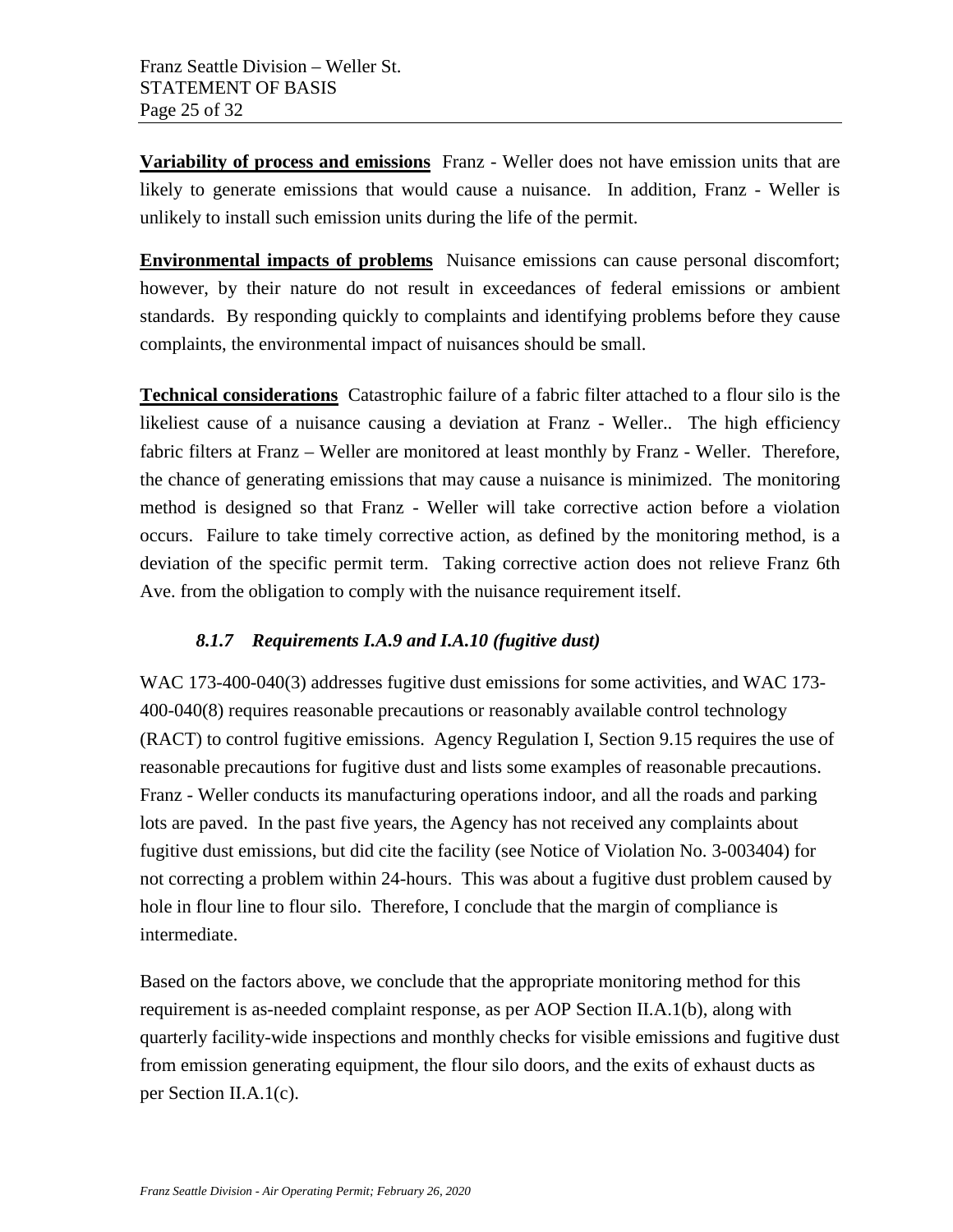## *8.1.8 Requirements I.A.11 (maintain equipment)*

<span id="page-25-0"></span>Agency Regulation I, Section 9.20 requires Franz - Weller to maintain equipment in good working order. Section 9.20(a) applies to sources that received a Notice of Construction Order of Approval under Agency Regulation I, Article 6, while Section 9.20(b) applies to equipment that didn't receive a Notice of Construction Order of Approval. The Agency has determined that following the requirements of Section II provides sufficient monitoring criteria for compliance with Section 9.20(a) and 9.20(b). The Agency chose to list all of Section II as the monitoring method because many parts of Section II apply to several emission units and activities. Where there are specific monitoring requirements for specific emission units, the Agency has listed them in Section II.A.2. However, the Agency reserves the right to evaluate the maintenance of each piece of equipment to determine if it has been maintained in good working order.

## <span id="page-25-1"></span>*8.1.8 Requirements I.A.12 (O&M Plan)*

In accordance with Agency Regulation I, Section 7.09(b), Franz - Weller is required to develop and implement an O&M Plan to assure continuous compliance with Agency Regulations I, II and III. The requirement specifies that the plan shall reflect good industrial practice, but does not define how to determine good industrial practice.

To clarify the requirement, the Agency added that in most instances following the manufacturer's operations manual or equipment operational schedule, minimizing emissions until the repairs can be completed and taking measures to prevent recurrence of the problem may be considered good industrial practice. The Agency also added language establishing criteria for determining if good industrial practice is being used. These may include, but are not limited to, monitoring results, opacity observations, review of operations and maintenance procedures, and inspections of the emission unit or equipment. The Agency added this wording in response to Washington State court decision, Longview Fibre Co. v. DOE, 89, Wn. App. 627 (1998), which held that similar wording was not vague and gave sufficient notice of the prohibited conduct.

Agency Regulation I, Section 7.09(b) also requires Franz - Weller to promptly correct any defective equipment. However the underlying requirement in most instances does not define "promptly". For significant emission units and applicable requirements that Franz - Weller has a reasonable possibility of violating or that a violation would cause an air quality problem, the Agency added clarification that "promptly" usually means within 24 hours. For many insignificant emission units and equipment not listed in the AOP, the meaning of "promptly" will vary because the emission sources and suitable pollution control techniques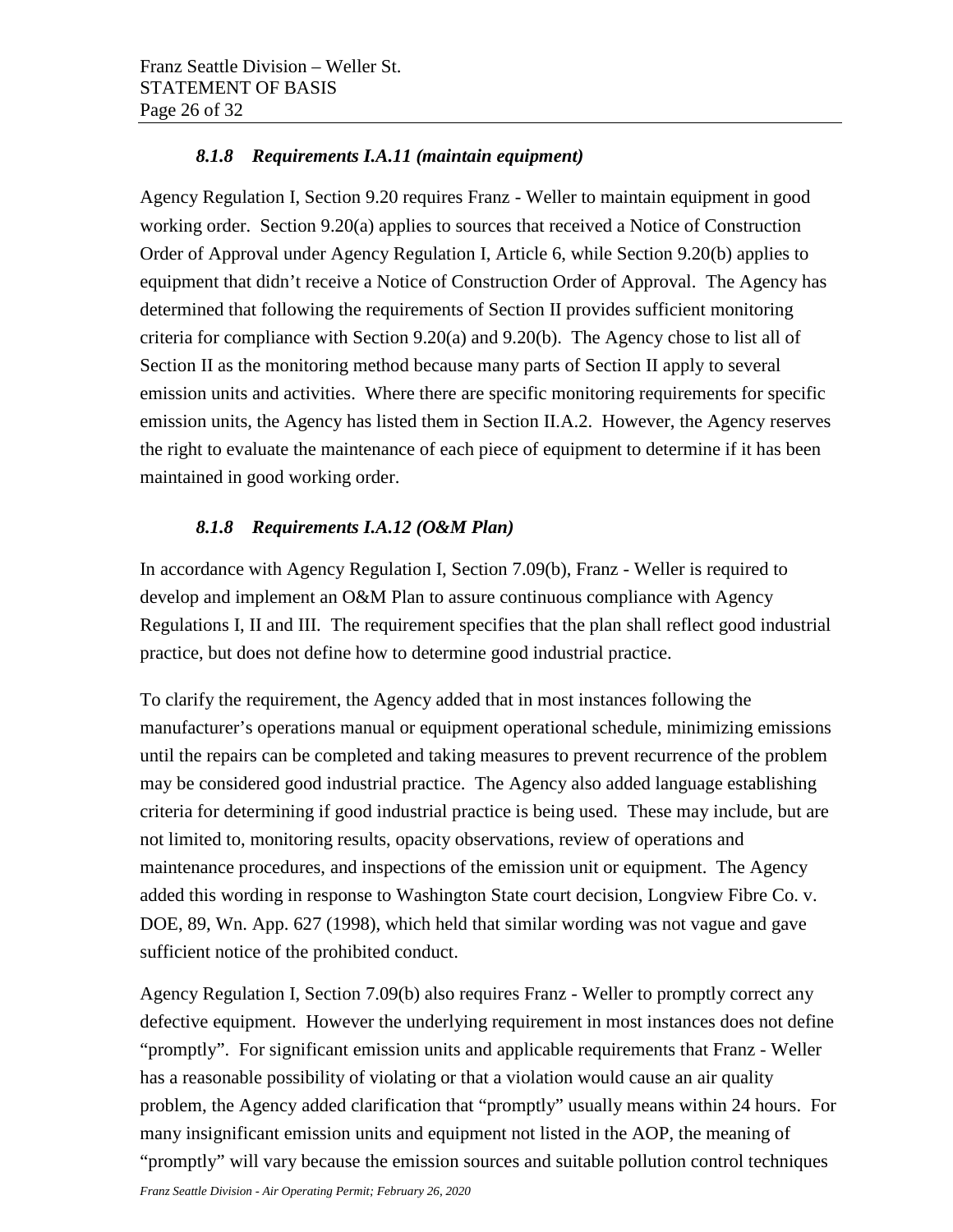vary widely, depending on the contaminant sources and the pollution control technology employed. However, the AOP identifies a means by which to identify if Franz - Weller is following good industrial practice.

Franz - Weller must report to the Agency any instances where it failed to promptly repair any defective equipment. Franz - Weller has the right to claim certain problems were a result of an emergency or unavoidable.

Following these requirements demonstrates that Franz - Weller has properly implemented the O&M Plan, but it does not prohibit the Agency or EPA from taking any necessary enforcement action to address violations of the underlying applicable requirements after proper investigation.

## *8.1.9 Requirements I.A.13 (Odor)*

<span id="page-26-0"></span>WAC 173-400-040(4) addresses odors. The monitoring method is based on responding to complaints and general inspections of the facility to identify emissions of odor-bearing contaminants. Receiving complaints does not necessarily mean Franz - Weller is in violation of this requirement, since the regulation does not prohibit the emission of odors, but prohibits the emissions of odors if reasonable control measures are not employed. Complaints will trigger action by Franz - Weller to investigate and prevent a violation. The Agency has not received odor complaints concerning Franz - Weller since the 1990's. The Agency has determined that responding to complaints within three working days is appropriate.

#### *8.1.10 Requirements I.A.14 (Deposition of Particulate Matter)*

<span id="page-26-1"></span>WAC 173-400-040(2) prohibits the emission of particulate matter from the facility to be deposited beyond the property line in sufficient quantity as to unreasonably interfere with the use and enjoyment of the property upon which the material is deposited. The monitoring method is based on responding to complaints and general inspections of the facility to identify any particulate emissions or deposition of particulate that may unreasonably interfere with the use and enjoyment of property. Receiving complaints does not necessarily mean Franz - Weller is in violation of this requirement, but triggers action by the source to prevent a violation.

## *8.2 AOP Section I.B (Emission Unit Specific)*

<span id="page-26-2"></span>Section I.B of the permit contains requirements that apply to specific emission units cited in the permit. As in Section 8.1 of this document, the basis for each grouping of requirements and a discussion of the appropriateness of the monitoring method for assuring compliance with the requirements (if needed) are provided below.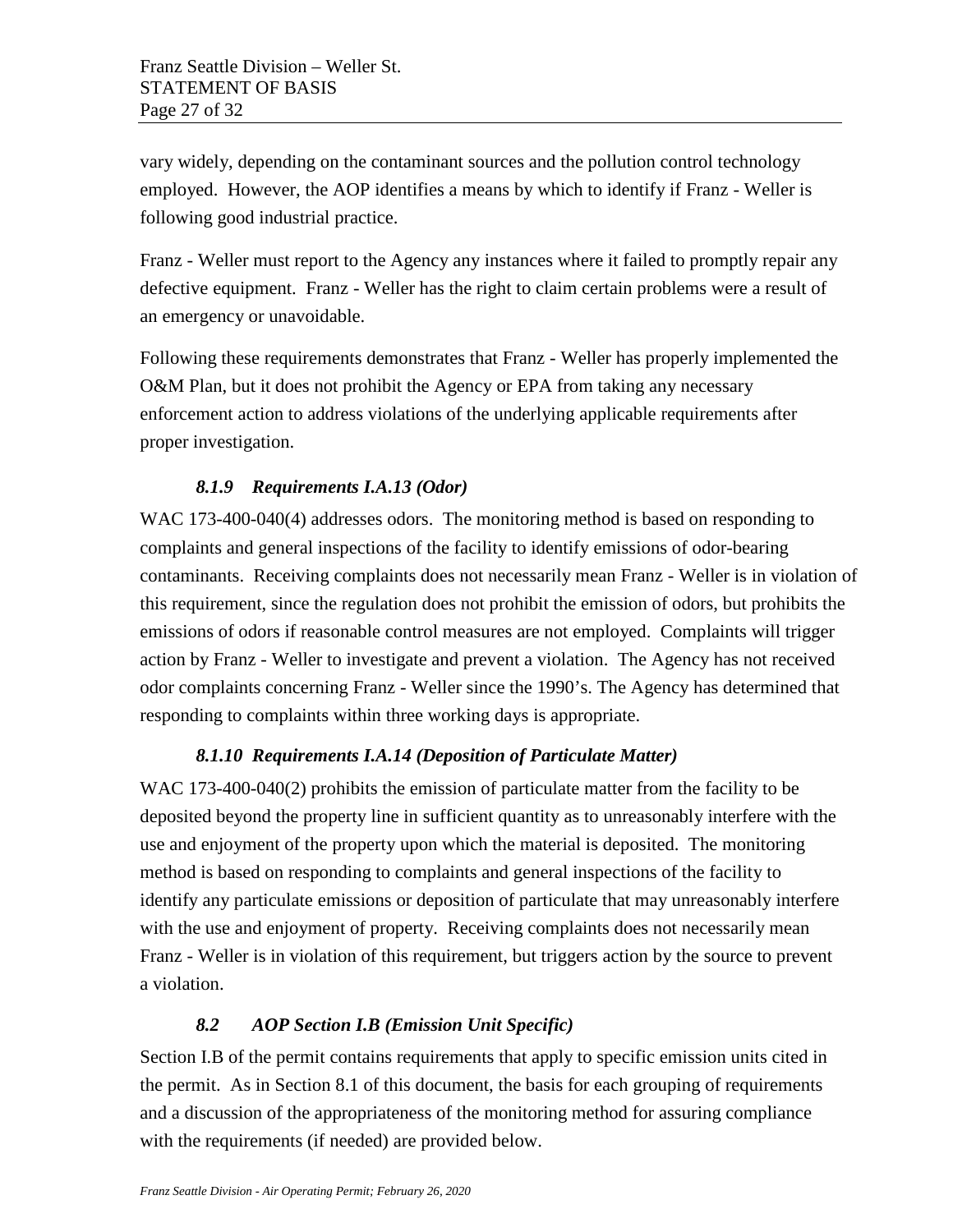## *8.2.1 EU-1 Direct Fired Baking Process*

<span id="page-27-0"></span>This emission unit includes direct fired baking ovens and griddles used in the baking process. The units listed below use natural gas as their only fuel.

For purposes of defining an "emission unit" in this permit, each unit listed below is considered a separate emission unit.

- 1) Natural Gas Fired Baker Perkins Tunnel Oven (Heat Input Rating = 5,037,000 Btu/Hour),
- 2) Natural Gas Fired Baker Perkins 18 Tray Oven (Heat Input Rating = 2,280,000 Btu/Hour),
- 3) Natural Gas Fired Baker Perkins 38 Tray Oven (Heat Input Rating = 4,740,000 Btu/Hour),
- 4) Natural Gas Fired Clock Griddle (Heat input Rating  $= 1.575,000$  Btu/Hour)

The emission units discussed in EU-1 are not considered to be "fuel burning equipment" per the Puget Sound Clean Air Agency Regulation I definition of fuel burning equipment, because they do not produce hot air, hot water, steam, or other heated fluids by external combustion of fuel.

The monitoring method is based on visual inspections with the source taking action if visible emissions are noted, and on conducting maintenance as outlined in the facility's O&M Plan. Observing visible emissions is not necessarily a violation of the standard. The permit requires that Franz – Weller take corrective action before a violation occurs and document such action.

## *8.2.2 EU-2 Steam Generating Process and Indirectly Fired Ovens*

<span id="page-27-1"></span>This emission unit includes indirect fired baking ovens used in the baking process, boilers used for steam production, and space heaters below 10 MMBtu/hr. With the exception of the boilers, the units listed below use natural gas as their only fuel. The boiler uses natural gas as a primary fuel and low sulfur distillate oil as a backup fuel.

For purposes of defining an "emission unit" in this permit, each unit listed below is considered a separate emission unit.

- 1) Natural Gas Fired 200 Horsepower Kewanee Boiler (Heat Input Rating = 8,000,000 Btu/Hour), with diesel back-up
- 2) Natural Gas and Diesel Fuel Fired 400 Horsepower Cleaver Brooks Boiler (Heat Input Rating  $= 16,000,000$  Btu/Hour), with diesel back-up
- 3) Space heaters all below 10 MMBTU/HR Heat Input Rating (natural gas only),
- 4) Natural Gas Fired Moline Fryer (Heat Input Rating = 490,000 Btu/Hour),
- 5) Natural Gas Fired Gouet Deck Oven (Heat Input Rating = 400,000 Btu/Hour),
- 6) Natural Gas Fired Petersen 8-Tray Oven (Heat Input Rating = 400,000 Btu/Hour),
- 7) Natural Gas Fired Revent Rack Oven (Heat Input Rating = 625,000 Btu/Hour),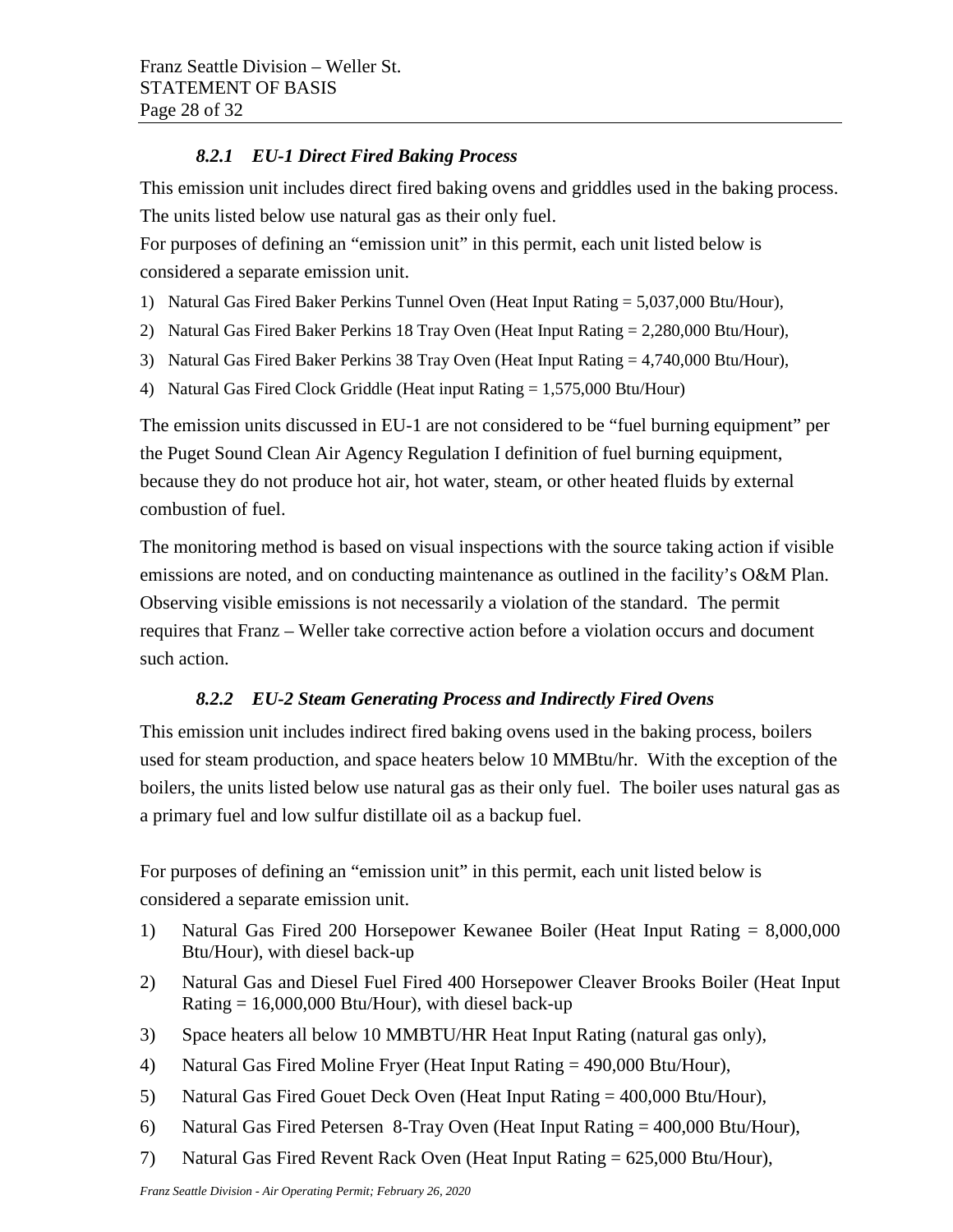- 8) Natural Gas Fired Revent Rack Oven (Heat Input Rating = 625,000 Btu/Hour),
- 9) Natural Gas Fired Gouet Tunnel Oven (Heat Input Rating = 3,300,000 Btu/Hour).
- 10) Natural Gas Fired Revent Rack Oven (Heat Input Rating = 380,000 Btu/Hour)
- 11) Natural Gas Fired Revent Rack Oven (Heat Input Rating = 380,000 Btu/Hour)
- 12) Natural Gas Fired Revent Rack Oven (Heat Input Rating = 380,000 Btu/Hour)
- 13) Natural Gas Fired Revent Rack Oven (Heat Input Rating = 380,000 Btu/Hour)
- 14) Natural Gas Fired Revent Rack Oven (Heat Input Rating = 380,000 Btu/Hour)
- 15) Natural Gas Fired Revent Rack Oven (Heat Input Rating = 380,000 Btu/Hour)
- 16) Natural Gas Fired Revent Rack Oven (Heat Input Rating = 380,000 Btu/Hour)
- 17) Natural Gas Fired Revent Rack Oven (Heat Input Rating = 380,000 Btu/Hour)
- 18) Natural Gas Fired Revent Rack Oven (Heat Input Rating = 380,000 Btu/Hour)

The monitoring method is based on visual inspections with the source taking action if visible emissions are noted, on conducting maintenance as outlined in the facility's O&M Plan, and on monitoring fuel oil to make sure it meets the requirements of Agency Regulation I Section 9.08. Observing visible emissions is not necessarily a violation of the standard. The permit requires that Franz – Weller take corrective action before a violation occurs and document such action.

#### 8.2.3 EU-3 Donut Fryer

<span id="page-28-0"></span>This emission unit consists of equipment associated with the donut frying line and consists of one Pillsbury/Moline 22-10S Donut Fryer. This donut fryer was permitted under Puget Sound Clean Air Agency Order of Approval No. 3313.

The facility shall conduct quarterly visible emission checks for smoke. If smoke is seen, the facility must either correct the problem or run a Method 9A test to confirm opacity does not exceed 20% limit. In reality, the fryer has constant low-level visible emissions during normal operation. The facility's practice has been to routinely run Method 9A test at the frequency required by the AOP.

The frequency of the Method 9A tests has been decreased from monthly to quarterly based on the data supporting this change, as submitted by Franz - Weller. The facility submitted documentation on 5 years of certified opacity data on the donut fryer, which shows that it is normal to have visible emission when operating the donut fryer; however, they have never exceeded the 20% opacity limit.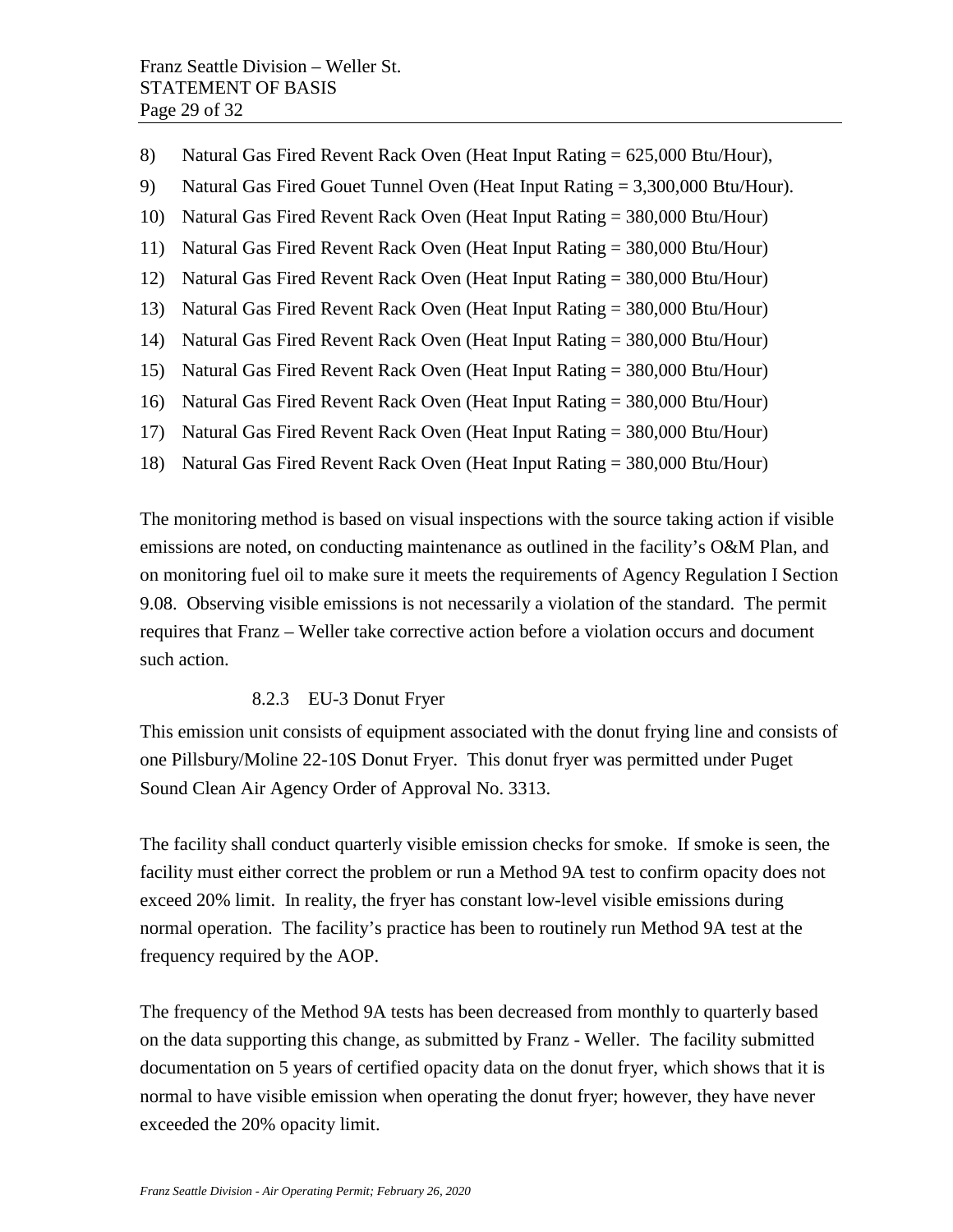### 8.2.4 EU-4 Flour Storage and Transfer

<span id="page-29-0"></span>(1) Two flour storage silos, each with 125,000 lb capacity, with filter controls on each flour storage silo.

- (2) Four flour use bins, with filter controls
- (3) One flour storage silo with 170,000 lb capacity with fabric vent bags

This emission unit was added as part of Air Operating Permit Renewal No. 2. The flour storage silos were previously incorrectly considered to be insignificant emission units. The flour silos at Franz – Weller should be treated in the same manner as the silos at Franz –  $6<sup>th</sup>$ Ave. Franz –  $6<sup>th</sup>$  Ave is a sister facility to the Franz – Weller facility, and just like Franz – Weller, the facility has a Title V permit issued by Puget Sound Clean Air Agency. The conditions listed for the flour silos in the Franz  $6<sup>th</sup>$  Ave. Air Operating Permit were copied into the Franz – Weller Air Operating Permit.

The monitoring method is based on routine maintenance of the fabric bags such as checking for broken or plugged bags, broken ductwork, damaged seals or damaged hoppers. The units at Franz – Weller do not have pressure gauges to check.

In addition, the monitoring method is based on visual inspections with the source taking corrective action if any broken or plugged bags are observed, or ductwork, seals or hoppers integrity is found to require repair, or visible emissions are noted. Recording of visible emissions is not necessarily a violation of the grain loading standard. The permit requires that Franz - Weller take corrective action before a violation occurs and document such action.

## *8.3 O&M Plan*

<span id="page-29-1"></span>In most instances, following the manufacturer's operations manual or equipment operational schedule, minimizing emissions until the repairs can be completed and taking measures to prevent recurrence of the problem may be considered good industrial practice.

Determination of whether good industrial practice is being used will be based on available information such as, but not limited to, monitoring results, opacity observations, review of operations and maintenance procedures, and inspections of the emission unit or equipment. Franz – Weller shall use the results of the inspections required by this permit in its annual review of the O&M Plan.

## <span id="page-29-2"></span>**9. Prohibited Activities**

Some of the requirements Franz - Weller identified in the operating permit application are included in Section III as prohibited activities. Since these activities are prohibited, routine monitoring of parameters is not appropriate. Instead, Puget Sound Clean Air Agency has listed these activities in this section to highlight that they cannot occur at the facility. .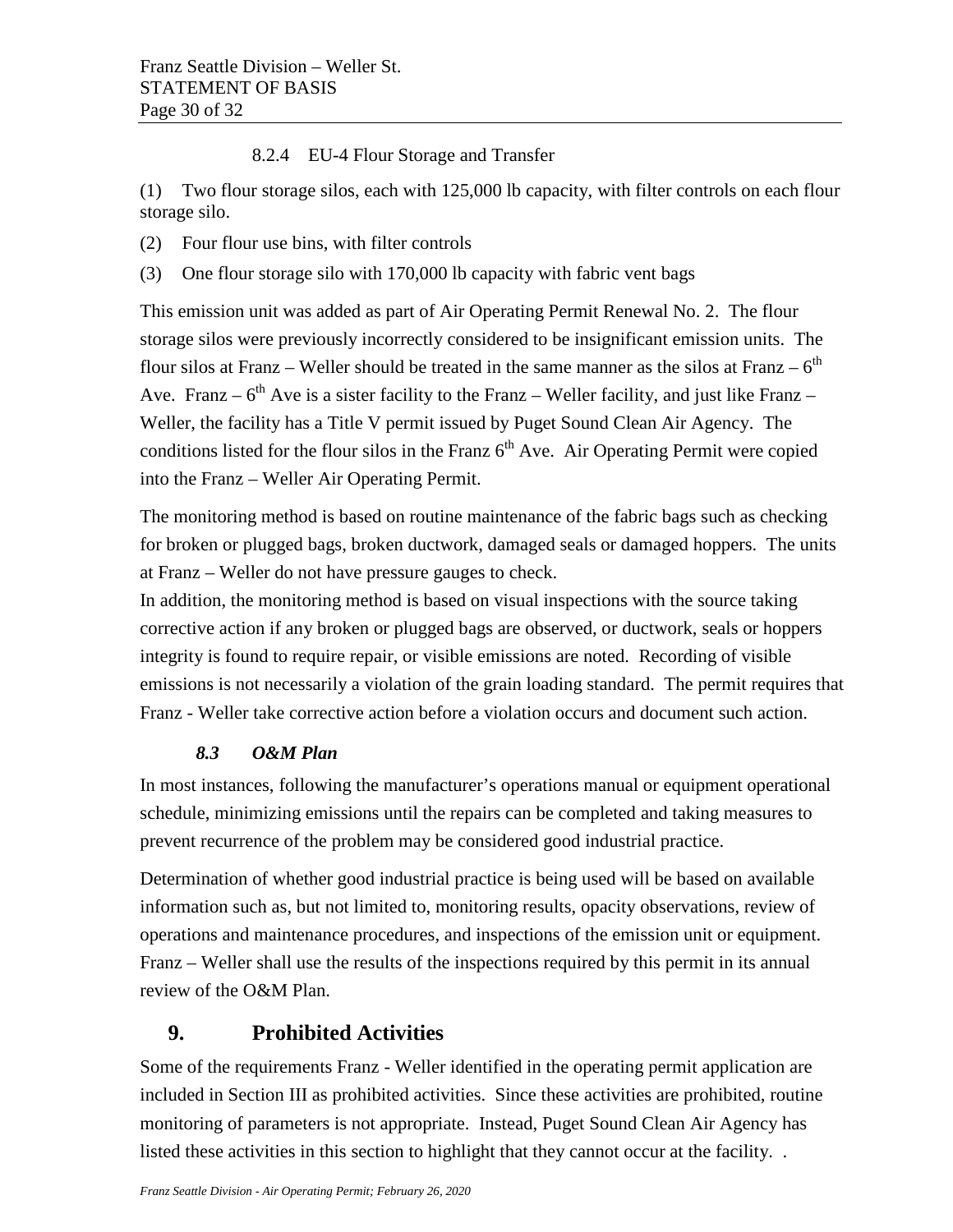Personnel that perform the facility-wide inspections, required in Section II of the permit, should be aware of these requirements and if they find any evidence that any of these activities are being conducted, they should take appropriate action to investigate them and take corrective action if necessary.

## <span id="page-30-0"></span>**10. Activities Requiring Additional Approval**

Some of the requirements Franz - Weller identified in the operating permit application are included in Section IV as activities that require additional approval. For new source review, the permit language has been simplified. Both the state (WAC 173-400-110 and Chapter 173-460 WAC) and Puget Sound Clean Air Agency (Regulation I, Article 6) new source review programs require approval to construct, install, establish, or modify an air contaminant source. All these requirements apply, but the language in these requirements has been incorporated into one section to simplify the permit language.

# <span id="page-30-1"></span>**11. Standard Terms and Conditions**

Requirements that are more general in nature are included in Section V, Standard Terms and Conditions. This section also contains the standard terms and conditions specifically listed in WAC 173-401-620.

# <span id="page-30-2"></span>**12. Basis for Inapplicable Requirements**

The requirements listed in Section VIII of Franz - Weller Air Operating Permit do not apply to the facility, or to the specific emissions units listed in the permit. The permit shield applies to all requirements so identified.

## <span id="page-30-3"></span>**13. Public Comments and Responses**

The 30-day public comment period for the 2012 Air Operating Permit renewal started February 23, 2012 and ended March 26, 2012. Notices were published on the Agency's website, in the Seattle Times, and in the Daily Journal of Commerce. No public comments were received.

On April 25, 2012 the proposed 2012 Air Operating Permit renewal documents (permit and Statement of Basis) were sent to Laurie Kral, EPA Region 10, for EPA's 45 day review. The 45-day review period ended June 9, 2012. No comments were received.

# **14. Administrative Modification, June 27, 2016**

On June 6, 2016, the Agency received an email requesting changing the responsible official to Rick Roberston. That change has been made.